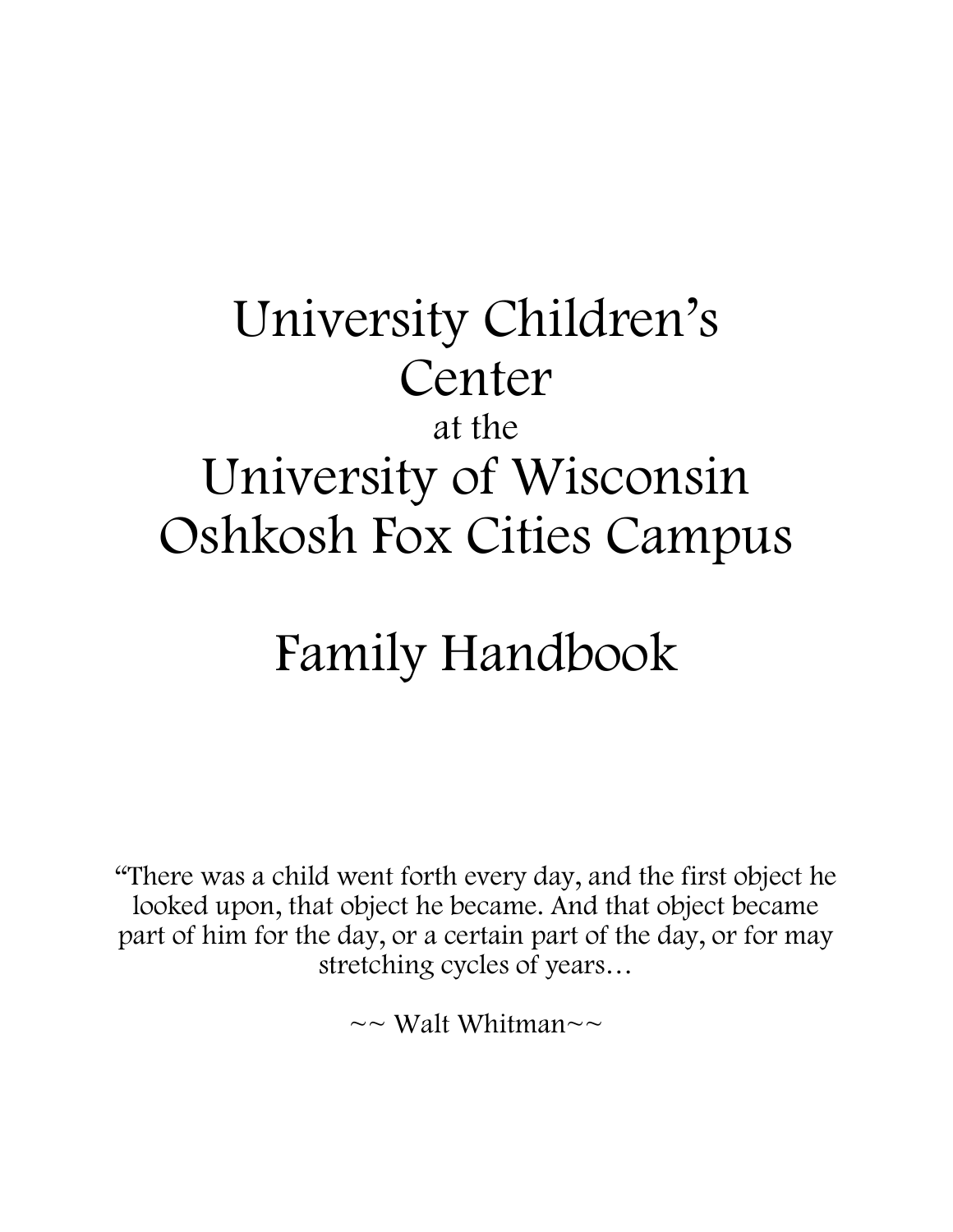#### Forward

The University of Wisconsin-Oshkosh Fox Cities Campus is pleased to be able to provide early childhood services to its constituents. This handbook contains information about how the Children's Center operates, about what it expects of you, and about what you can expect of us. We look forward to an exciting year full of opportunities and learning experiences. If at any time you have questions, please do not hesitate to ask. We welcome your questions, comments, and suggestions.

#### Joan Roy, Director University Children's Center

#### Table of Contents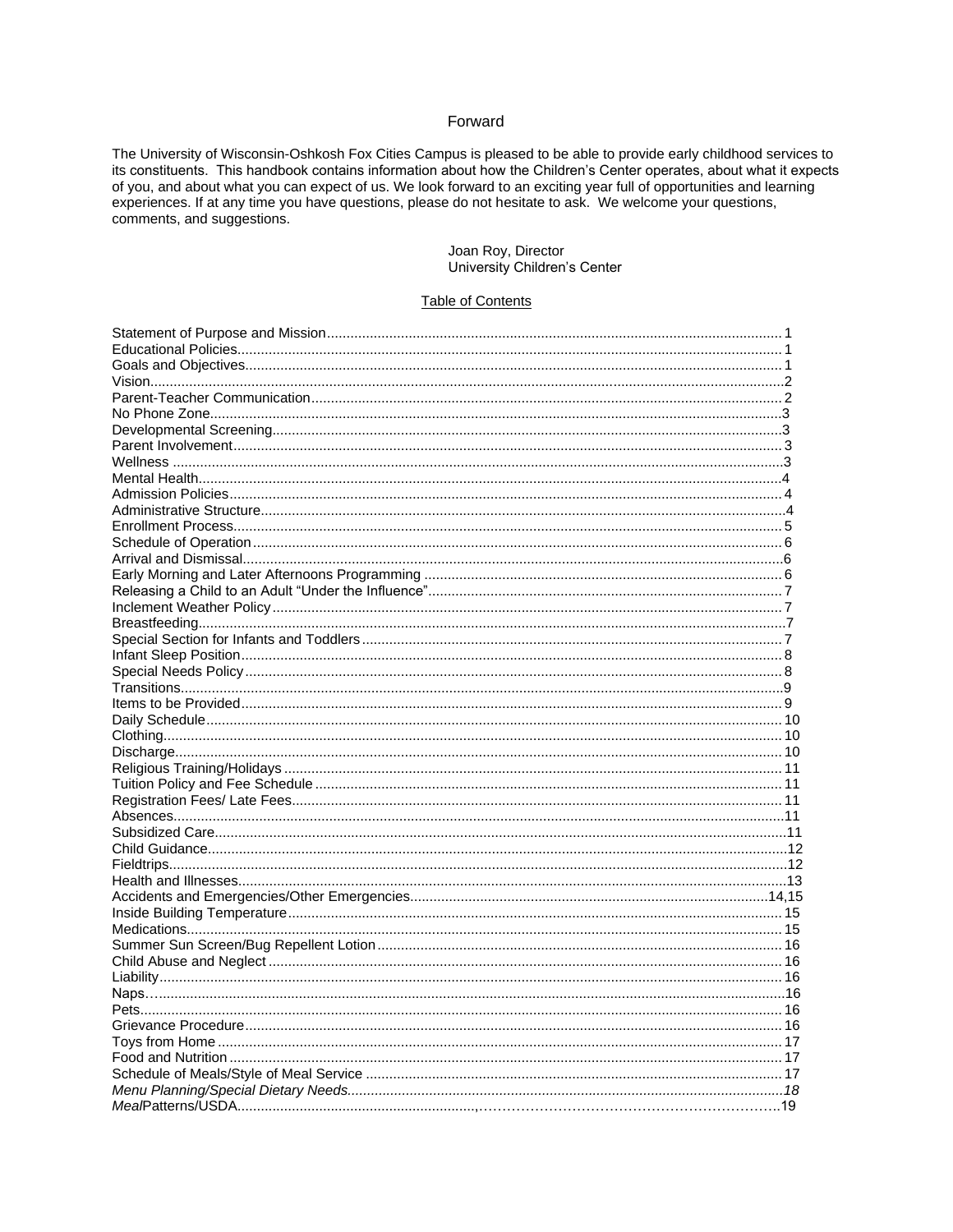## **Statement of Purpose and Mission:**

The University Children's Center is established to meet the needs of children between the ages of six months and six years. Our purpose is to help young children learn and grow and feel good about themselves.

Our mission is to provide exemplary early care and education using early childhood best practices within the UW Oshkosh Fox Cities Campus learning community and our collaborating partners.

## **Educational Policies**

A positive early childhood environment sets the stage for later learning. Through developmentally appropriate practices, we offer opportunities to allow children to build on their level of understanding. We encourage:

- Mastering large and small motor skills
- Awareness of five senses
- Developing healthy self-image
- Mastering more independence and self help
- Self-expression skills
- Developing healthy social relationships
- Respecting diversity
- Relationships in place, size, weight, numbers, letters, etc.…
- Clarification of color geometric spaces, family, animals, foods, etc.…
- Exploring language, art, drama, music, science, literature and math
- Encouraging curiosity and problem solving
- Enhancing creativity in play and thought

## **Goals and Objectives**

The program is designed to enhance physical, social, emotional, and intellectual growth and development, and it fosters the formation of a positive self-concept. The program goals and objectives are to:

- Respect for each child's culture and background.
- Respect each child as a unique individual.
- Promote intellectual skills by providing a variety of materials and experiences to encourage independence and creative thinking, and to foster problem solving.
- **Provide children with a nurturing environment to enhance their emotional security and** well-being.
- Allow children to express needs and feelings freely.
- **Communicate with the children in a non-judgmental manner.**
- Provide a learning environment, which successfully meets the children's needs according to their style and pace of learning.
- Provide appropriate opportunities for physical growth and development, including both indoor and outdoor play.
- Arrange equipment and materials so children have the freedom to choose activities.
- Allow adequate space for children to move freely.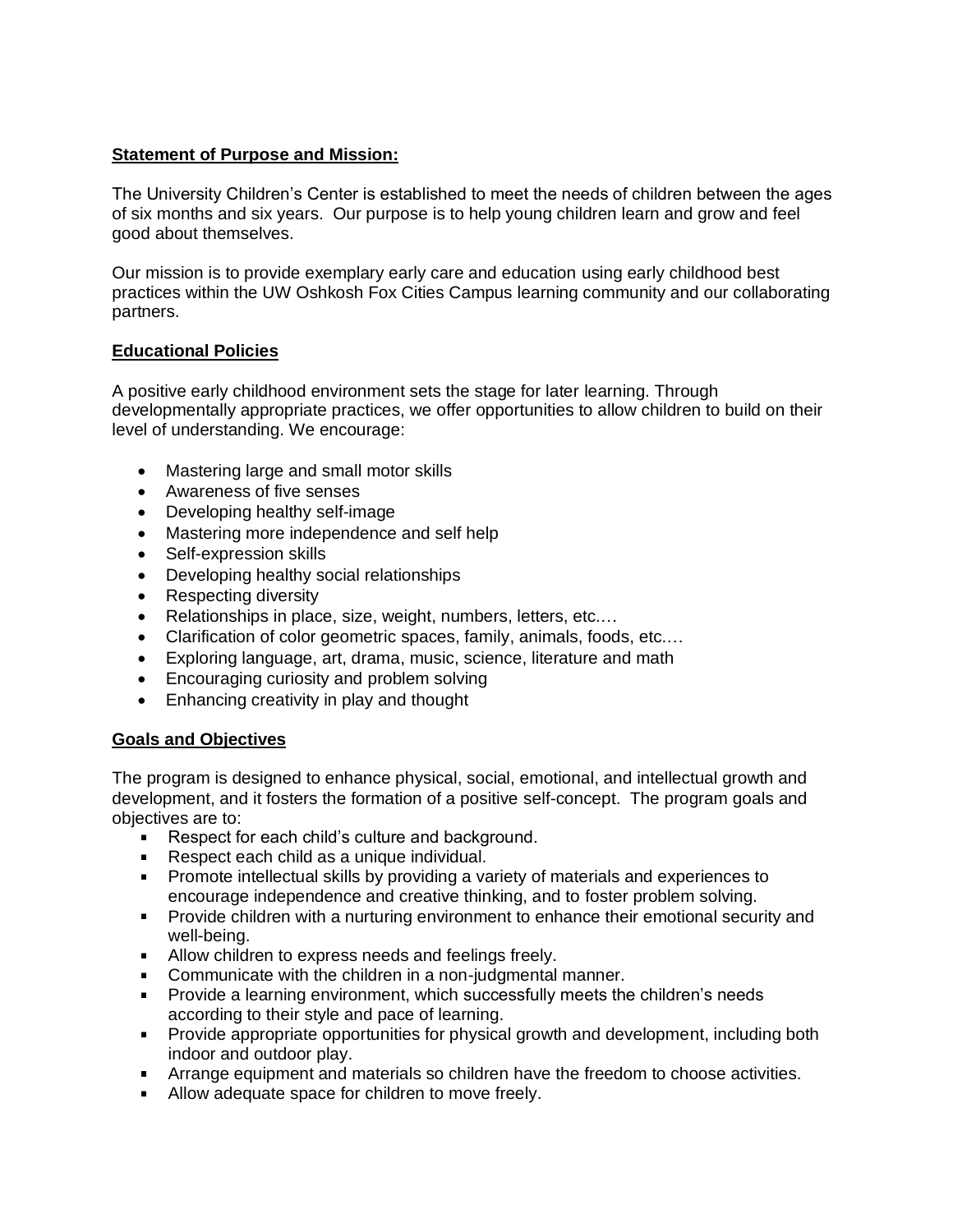- Provide opportunities for active and quiet play, group interaction, individual solitude, indoor and outdoor play.
- **Provide experiences of a multi-ethnic nature.**
- **Provide a safe environment.**
- **Learning/ activity centers are arranged for the children's learning and enjoyment.**

#### **Our vision:**

Because we **believe** that children learn best through play and active engagement in their learning environment, we purposefully plan and implement meaningful experiences based on *Creative Curriculum and Wisconsin Model Early Learning Standards and Guiding Principles.* To assure that all children experience success, we collaborate with parents and use information gained from observation and individual assessments to intentionally teach and support the learning and development of each child.

We will do our best to accommodate families that speak another language, other than English, by providing materials and resources in the family's native language.

#### **Parent-Teacher Communication/Family Support**

The Children's Center has an open-door policy. Parents are encouraged to visit whenever they wish. Two-way communication is very important. Parents and staff are partners in the care and education of each child. A monthly newsletter is published to keep parents informed of the program and Children's Center activities.

The staff is willing to answer any questions about the program, a child's progress, or child development matters. Twice a year opportunity is available for parent and staff conferences. Any parents wishing to have an additional conference about his/her child may plan with the director of the Children's Center. The staff are eager to hear concerns or questions from parents. Comments and suggestions about the Children's Center's programs are appreciated.

We acknowledge families' cultures and we value the family's rights to make decisions for their child. For children under two years of age, families will complete an intake study. For children two years of age and older, families will complete a form titled "Family Intake Questionnaire". These forms will help us with such information as child's routines, sleeping and eating patterns, preferences for comforting and so on, so we may support what is best for children and families both individual and collectively.

A notebook for comments is next to the daily sign-in book. The notebook is referred to daily for any remarks; feel free to use it as another communication tool.

A "Parent Information Board" is used for messages to all parents from the Children's Center, please check this daily. In addition, articles, brochures, and other information for parental use are available in the daily sign-in area.

The State of Wisconsin booklet "Licensing Rules and Regulations for Group Child Care Centers" is available for viewing and is posted in the parent sign-in area. The booklet is issued by the Department of Health and Family Services, Division of Children and Family Services. The Children's Center license is also posted in the parent sign-in area, along with any rule violations cited by the department in its most recent inspection.

Wisconsin Model Early Learning Standards booklet is also available in the parent sign-in area.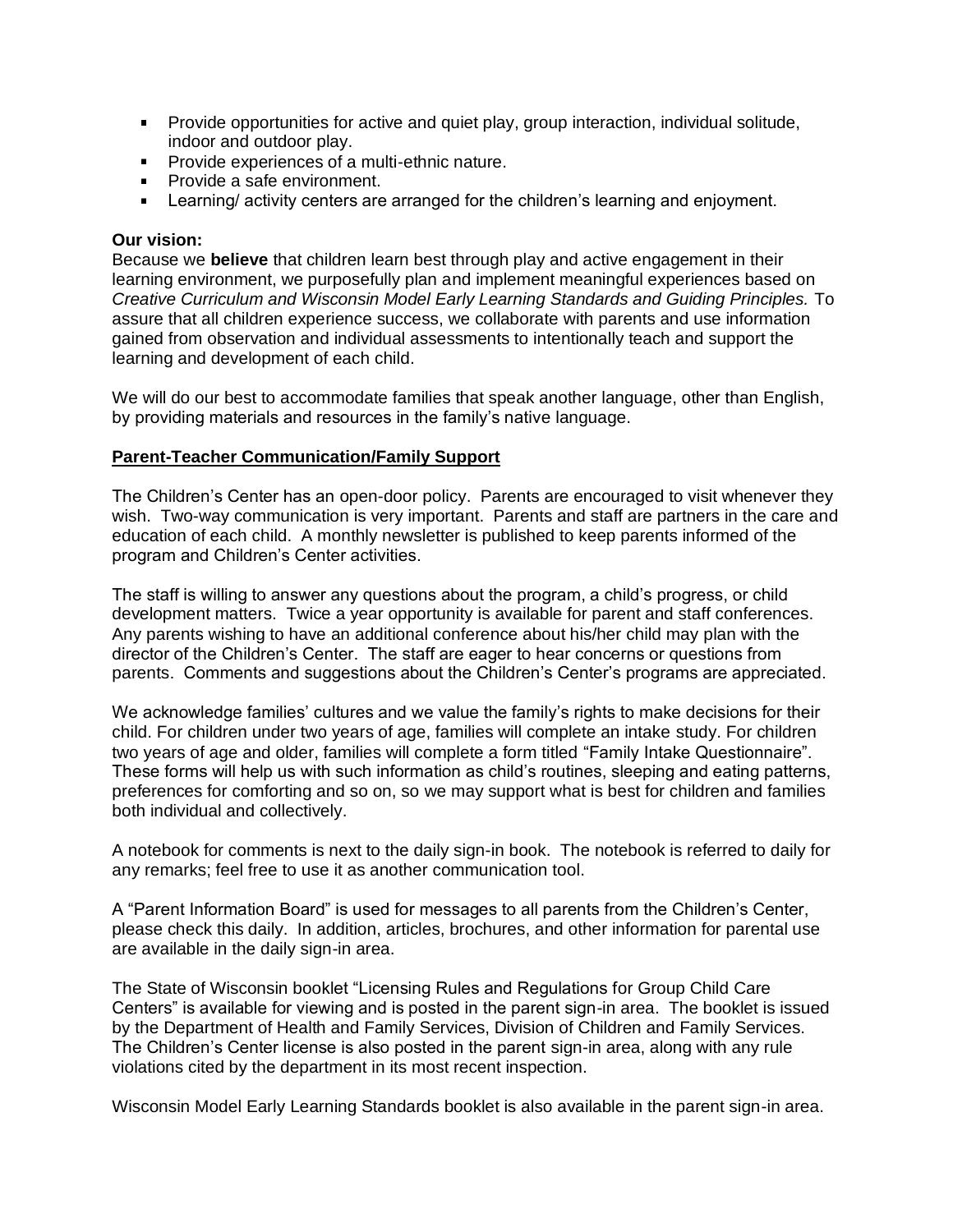The Parent handbook, fee information, staff information is also available at the Centers website: [www.uwoshkosh.edu/fox/community/ucc.](http://www.uwoshkosh.edu/fox/community/ucc)

## **No Phone Zone**

The Children's Center is a "No Phone Zone". Parents are asked to finish cell phone conversations *before* entering the center so that you are available to engage in meaningful conversations with your child and your child's teachers.

## **Developmental Screening**

The Children's Center implements a developmental screening tool called Ages & *Stages- 3 Questionnaire*. Guiding principles of this screening include:

- All children are capable and competent
- Early relationships matter
- Early learning and development are multi-dimensional
- Children are members of cultural groups that share developmental patterns
- Parents/families are children's primary and most important caregivers and educators
- Children are individuals who develop at various rates
- Children exhibit a range of skills and competencies within any domain of development
- Children learn through play and active exploration of their environments

The purpose of the developmental screening is:

- To give families information about their child's development
- To give families information about next steps of child development
- To identify areas where a child's development differs from same-age norms.

All families must complete a consent form indicating participation or non-participation in this screening.

#### **Parent Involvement**

Parents have provided the Children's Center with some especially enriching experiences.

Each parent is encouraged to explore her/his talents and knowledge to provide opportunities for the children. Suggestions from parents about activities or programs are very welcome. Families will be encouraged to complete a survey each year on program policies and procedures. Families will be notified of the results of the survey and any changes made as a result.

Messages from teacher to parents, including notes about upcoming events, fieldtrips and special days are posted on the bulletin board in the parent information areas and on the door in the front hallway. Please scan these walls and doors daily for information that might be important to you and your child.

The Center staff writes a monthly newsletter which is clipped to your sign in sheet. Please take the time to read this newsletter since many important messages are relayed through it.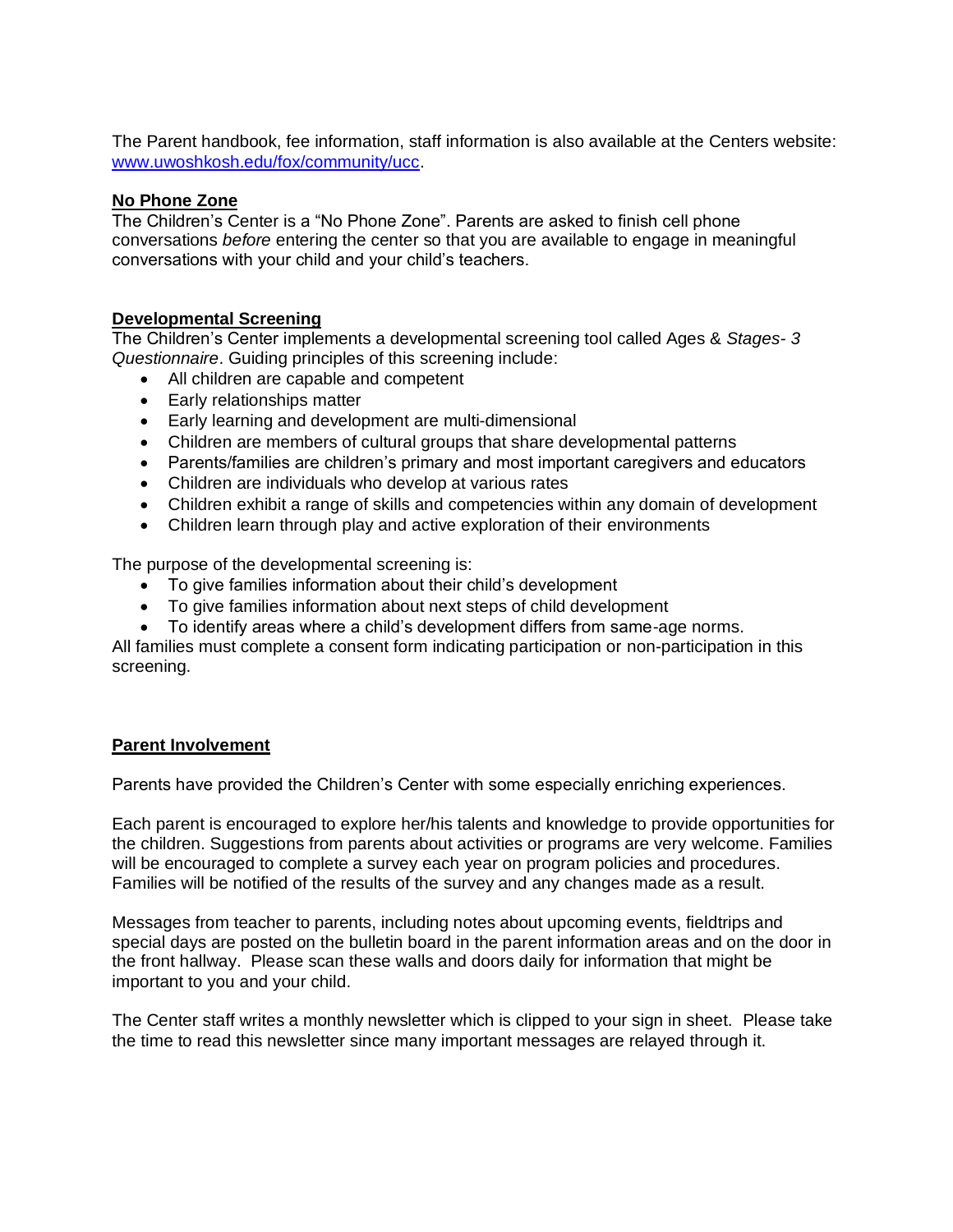#### **Wellness**

The University Children's Center promotes healthy lifestyles by supporting wellness, good nutrition, and regular physical activity, both indoors and outdoors, as part of the total learning environment. UCC supports a healthy environment where children learn and participate and in positive dietary and lifestyles practices. Good nutrition and fresh air are essential for brain development and healthy bodies.

#### **Mental Health**

A child's emotional development is the basis for all later development. Early relationships matter. Children are given the opportunity to experience, regulate and express emotions, to form close and secure interpersonal relationships, and to explore his or her environment. Building positive relationships in the early years provide the building blocks for good mental health. We support and value families in this process.

#### **Admission Policies**

Children between the ages of six months and six years may be enrolled in the University Children's Center, located at 1478 Midway Road, Menasha, WI. The Children's Center does not discriminate based on race, color, creed, national origin or ancestry, handicap, family format, gender, or sexual orientation, gender identity or pregnancy. The Children's Center is not designed to accommodate children with exceptional educational needs. Appropriate referrals will be made to ancillary services for children exhibiting special needs.

Students, faculty and staff of UW Oshkosh Fox Cities Campus will be given priority for admissions. Students must register at the Children's Center at least 2 weeks prior to the beginning of each semester. Registration will then be open on a first come, first served basis.

Community patrons may make use of the Children's Center if openings are available. Past community users will be given priority. Community patrons will be guaranteed continued enrollment following the beginning of UW Oshkosh Fox Cities Campus classes each semester.

The maximum number of children attending the Children's Center at any one time is 52. The staff to-child ratios we follow are 1:4 for infants and toddlers and 1:8 for the preschoolers, age 2  $1/2 - 6$ .

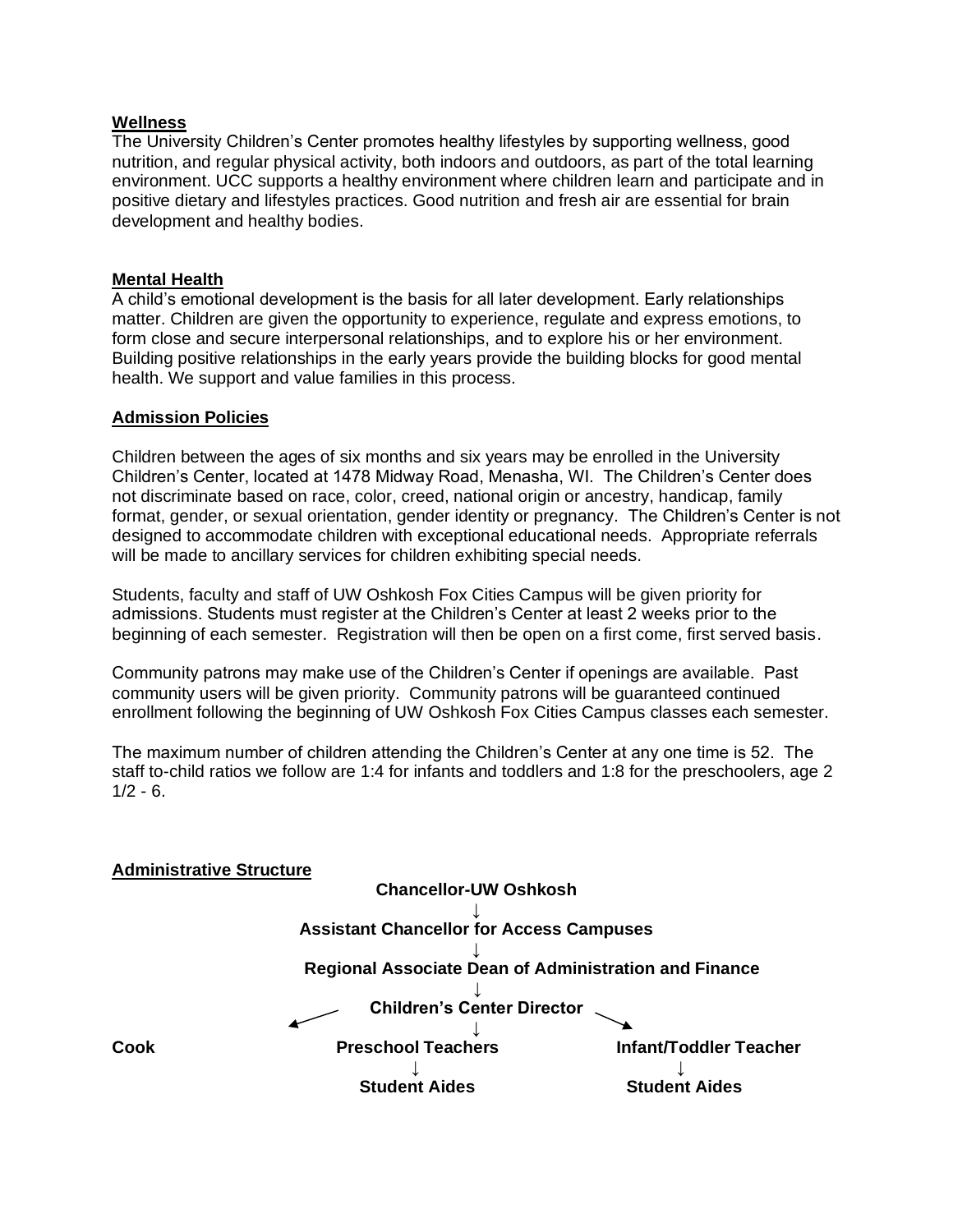#### **Enrollment Process**

Inquiries about enrollment should be made to the Director of the Children's Center. A tour and visit will be set up with the families. All parents are encouraged to bring their child (ren) to the center before the first day of enrollment. Some children only need one visit to feel safe whereas other children may need numerous visits.

Children may be enrolled full-time (5 days per week, full time) or part-time (1/2 day with or without lunch), minimum weekly attendance of two half days.

All records and forms on the children and their families will remain confidential. Information which is pertinent to the care of the children will be given to staff as appropriate. No information about the children's progress or behavior will be revealed without parental consent.

Parents must complete and/or provide the following:

A Parent Contract which includes provisions agreed upon by the Children's Center and the parents, by which the parent/guardian agrees to abide by all Children's Center policies published in the University Children's Center Parent's Handbook and other published parent/guardian information.

A Child Enrollment Form which includes the child's name, age, birth, parent names, addresses, place of occupation, telephone numbers, the name and telephone number of a person designated to contact in an emergency, physician's name, address and telephone number, and names of persons authorized to call for the child, and consent for emergency medical treatment.

A Health History and Emergency Care Plan which includes child's name, address, birth, parent/guardian information, physician/medical facility information, medical conditions and steps for the child care provider to follow, signed by parent/guardian and reviewed every 6 months by parent and staff. Information contained on the health history form shall be shared with any child care worker assigned to care for the child and readily available in the child's classroom.

A Child Health Form which must be submitted within 6 months prior to, or 90 days following enrollment. Children under 2 years of age must have a physical exam by a licensed physician every 6 months after admission to the Children's Center. Children over 2 years of age must have a physical examination by a licensed physician at least every 2 years after admission.

An Immunization Record must be provided and maintained. The record must include the dates the following immunizations were received: measles (Rubella and Rubeola), Diphtheria, Whooping Cough, Tetanus, Poliomyelitis (Polio), Mumps (MMR), HIB, HEP B, Varicella, and Pneumococcal Conjugate (PCV).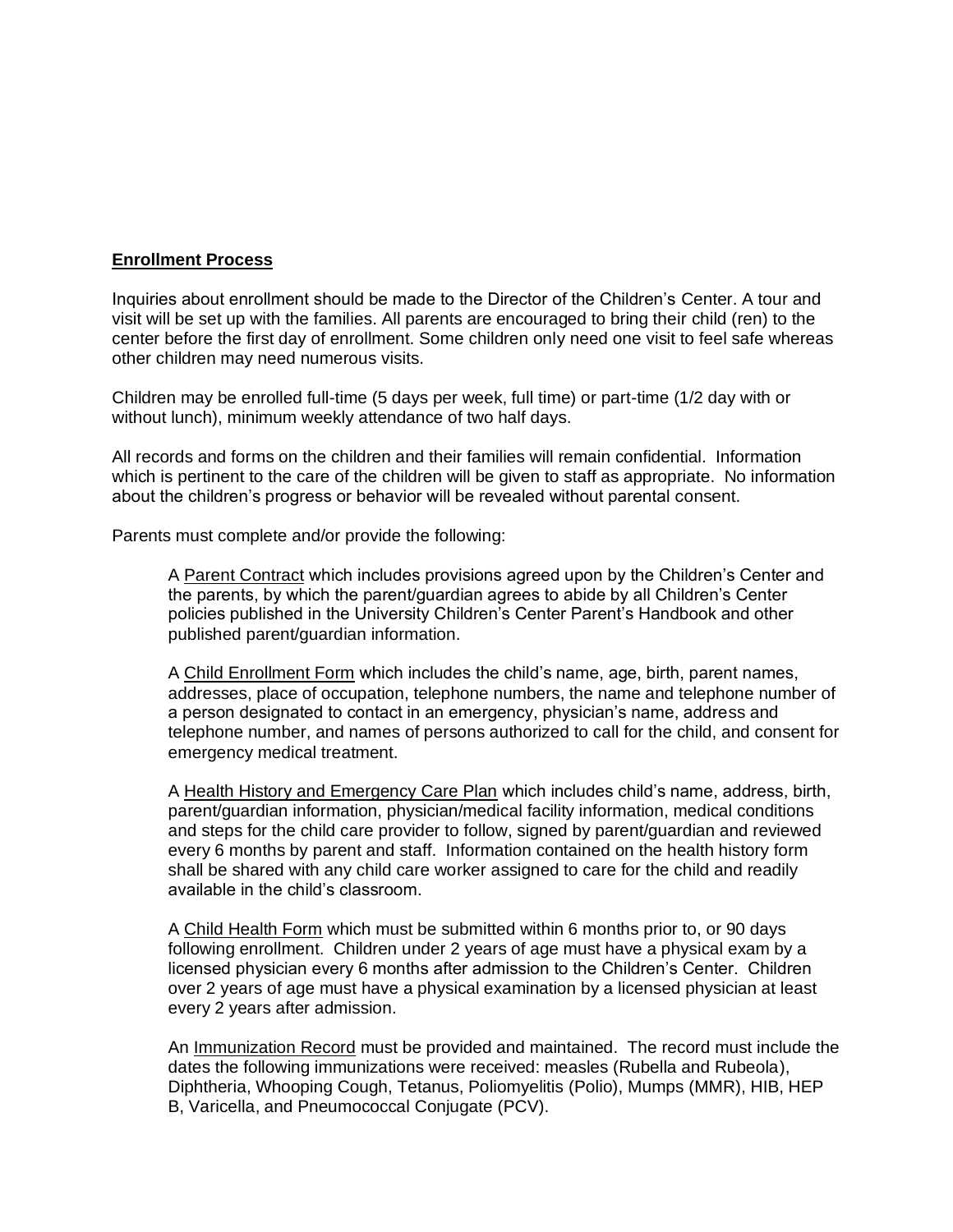An Intake Study (For 2 years of age and under) that provides the staff of the Children's Center with pertinent family information about the child, which will assist the staff in working with the child.

A Consent Slip for field trips and publicity.

A Financial Statement. The Children's Center participates in a federal child care food program. A statement of household income of each family is required to determine the rate of reimbursement by the federal program for food purchases by the Children's Center.

Family Questionnaire (for ages 2 years and over) This form is used to gather information about the families we serve to help us get to know them and learn about the values, expectations and factors that shape their lives at home and in the communities.

Every effort will be made to provide forms in family's language, if other than English.

#### **Schedule of Operation**

The hours and days of operation are Monday through Friday, 7:00 a.m. to 5:30 p.m. The Children's Center is open year-round.

The Children's Center will be closed the following:

| Martin Luther King Day | Thanksgiving Day and Friday after Thanksgiving |
|------------------------|------------------------------------------------|
| Memorial Day           | Christmas Eve Day through New Year's Day       |
| Fourth of July         |                                                |
| Labor Day              | One week in August                             |

## **Arrival and Dismissal**

Each child will be registered in and out each day by the adult responsible for the child. A sign-in book provides the manner of registering each child's attendance, located in the parent sign-in area. If a child will be absent for any reason, parents must contact the Center by 8:00AM.

Children must be brought directly into the Children's Center classroom and a teacher or staff member must be notified of the child (ren)'s arrival and departure as well.

Children will be released only to those persons authorized to call for them as stated on the child's enrollment form. In an emergency, the parent may contact the Children's Center in writing or by telephone if someone else is to pick up the child. The person picking up the child will need to show proof of ID.

Calling for a child after closing (5:30 p.m.) will result in a late fee and/or the child's withdrawal from the Children Center (see the current "Tuition Policy" sheet for fee information). It is understood that emergencies may arise causing a parent to be delayed, thus a late fee or withdrawal will be imposed only after consideration of the circumstances.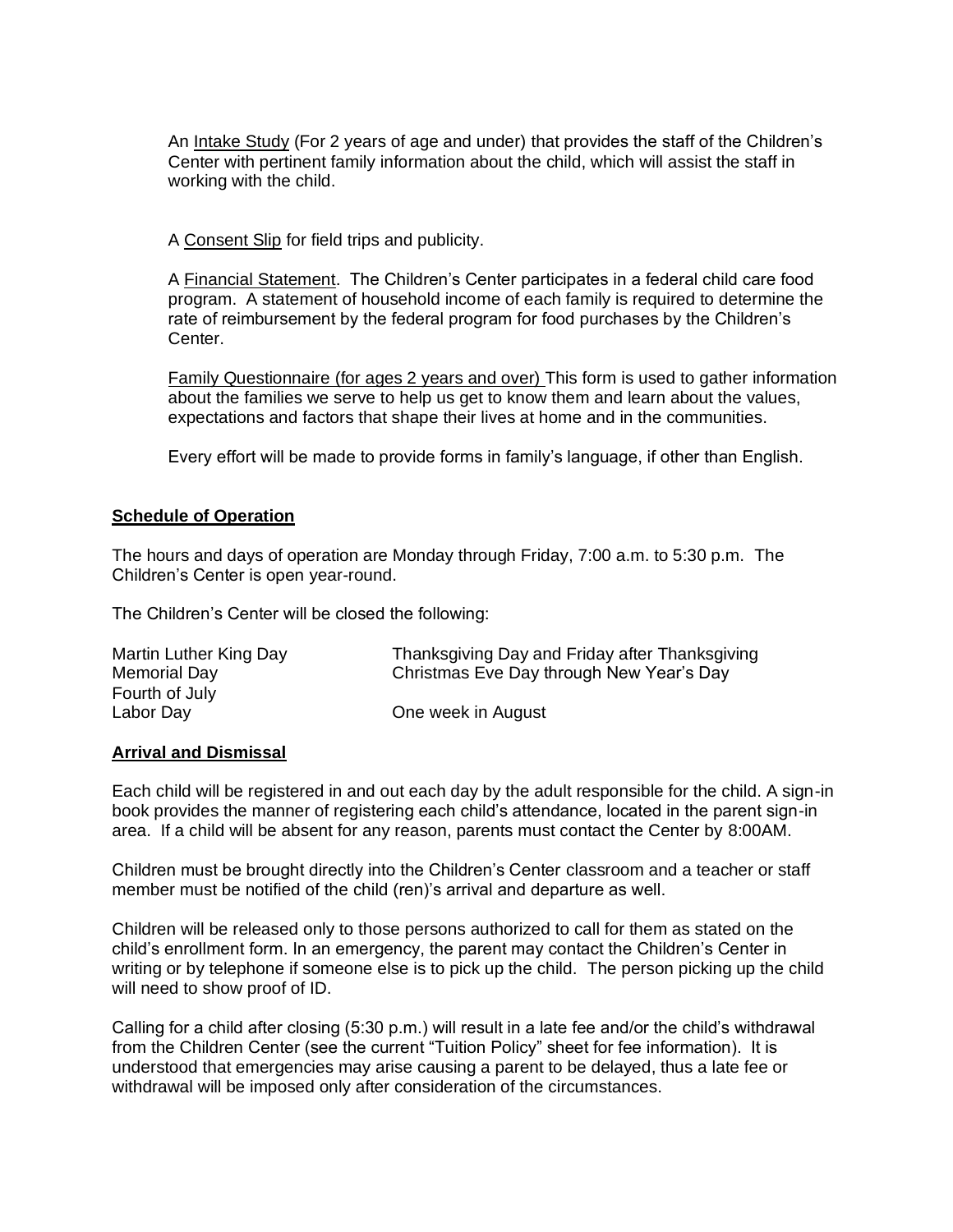## **Early Morning and Later Afternoons Programming**

In order to provide for the needs of the children arriving at the Center in the early morning, or staying until late afternoon, the daily schedule has been prepared to provide the most flexibility at these times. Children can choose activity levels they feel most comfortable with and to choose privacy if needed. Teachers are available to the children for comfort and individual attention and the children are not required to participate in any activity. Children are free to bring in a snack from home for early morning (before breakfast).

## **Releasing a Child to an Adult "Under the Influence"**

The safety and well-being of the children in our care is of primary importance. If any staff believes that an adult who is picking up a child is not in a condition to drive or adequately care for the child's safety, law enforcement will be called.

## **Inclement Weather Policy**

The Children's Center will close when the University of Wisconsin Oshkosh Fox Cities Campus closes. Any announcement of closing will be made on WHBY - 1250 AM and the UW Oshkosh Fox Cities website. If the Children's Center is closed for reasons of inclement weather, no fees will be charged for the time period.

Children, age two and above, will not go outside if wind chills are 0 degrees F or below or 90 degrees F and above.

Children, under age two, will not go outside if wind chills are 20 degrees F or below or 90 degrees F and above.

## **Breastfeeding**

Breastfeeding mothers shall be provided a place to breastfeed or express their milk.

A refrigerator will be made available or storage of expressed breastmilk.

Sensitivity will be shown to breastfeeding mothers and their babies.

Staff will be trained in handling human milk.

Breastfeeding promotion information will be displayed.

## **Special Section for Infants/Toddlers**

Prior to admission parents shall supply information about:

- **Schedule of meals.**
- **Type of food introduced and timetable to new foods.**
- **Toileting and diapering procedures.**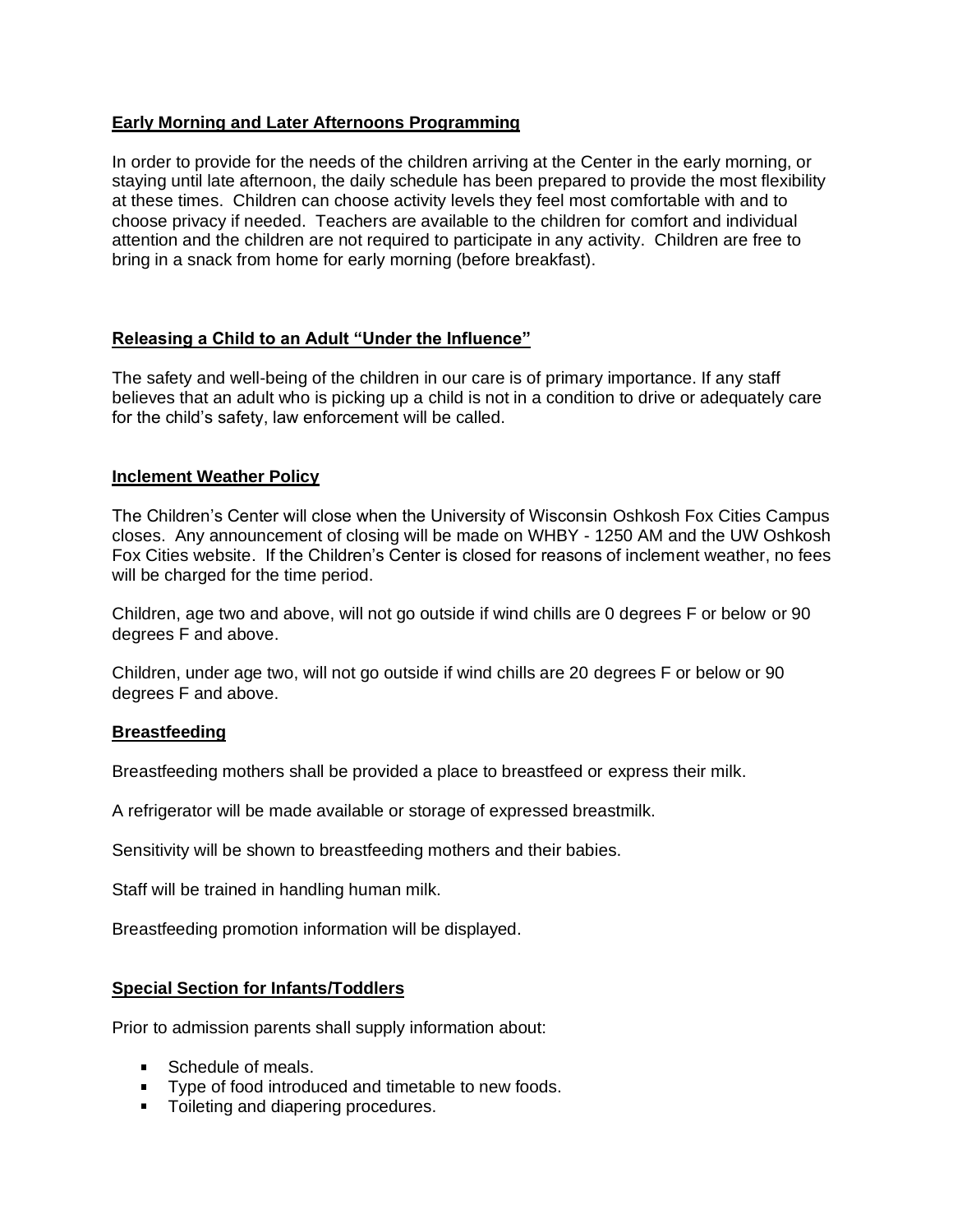- **Sleep and nap procedures. Approximate number of hours, time of day, special needs.**
- **Child's way of communicating and being comforted.**
- **Developmental and health history.**

The staff at the Children's Center will work closely with the parents to keep as consistent a schedule as possible between the Children's Center and home.

The infant/toddler curriculum will be individualized to each child. Each child will learn and develop at his/her own pace. The individualized curriculum will include a lot of personal contact - rocking, hugging, talking and holding. The infants and toddlers will be allowed to follow their own sleeping and eating patterns.

Mothers wishing to nurse their infants will be happily accommodated.

Babies will be held for bottled feedings.

Parents will be informed about individual feedings, types of foods and amounts, and time of each feeding, through a daily sheet kept by the staff.

## **Infant Sleep Position**

- Infants under 12 months of age shall be placed on their backs on a firm tight-fitting mattress for sleep in a crib.
- Waterbeds, sofas, soft mattresses, pillows, and other soft surfaces shall be prohibited as infant sleeping surfaces.
- All pillows, quilts, comforters, sheepskins, stuffed toys and other soft products shall be removed from the crib.
- **The infant's head shall remain uncovered during sleep.**
- Unless the child has a note from a physician specifying otherwise, infants shall be placed in a supine (back) position for sleeping to lower the risk of Sudden Death Syndrome (SIDS)
- When infants can easily turn over from the supine to the prone position, they shall be put down to sleep on their back but allowed to adopt whatever position they prefer for sleep.
- Unless a doctor specifies the need for a positioning device that restricts movement within the children's crib, such devices shall not be used.

#### **Special Needs Policy**

If a child has any type of special needs, the Center Director and appropriate head teacher will be notified and provided with all necessary information by way of *Health History Form*, regarding the special need. The staff will develop a program plan for the child based on the special need.

## **Transitions**

It is important that children and families have information and support whenever there is a change in their child's placement. To ensure a smooth transition of information between current and future transitions, family involvement is encouraged throughout the process, as families are the primary advocates for their children.

Infant and toddlers, ages six months  $-2\frac{1}{2}$  years, will have the same primary caregiver until they transition to the preschool. In the preschool, children will have three consistent caregivers who lead the group every day. As children transition from the Infant/toddler room to the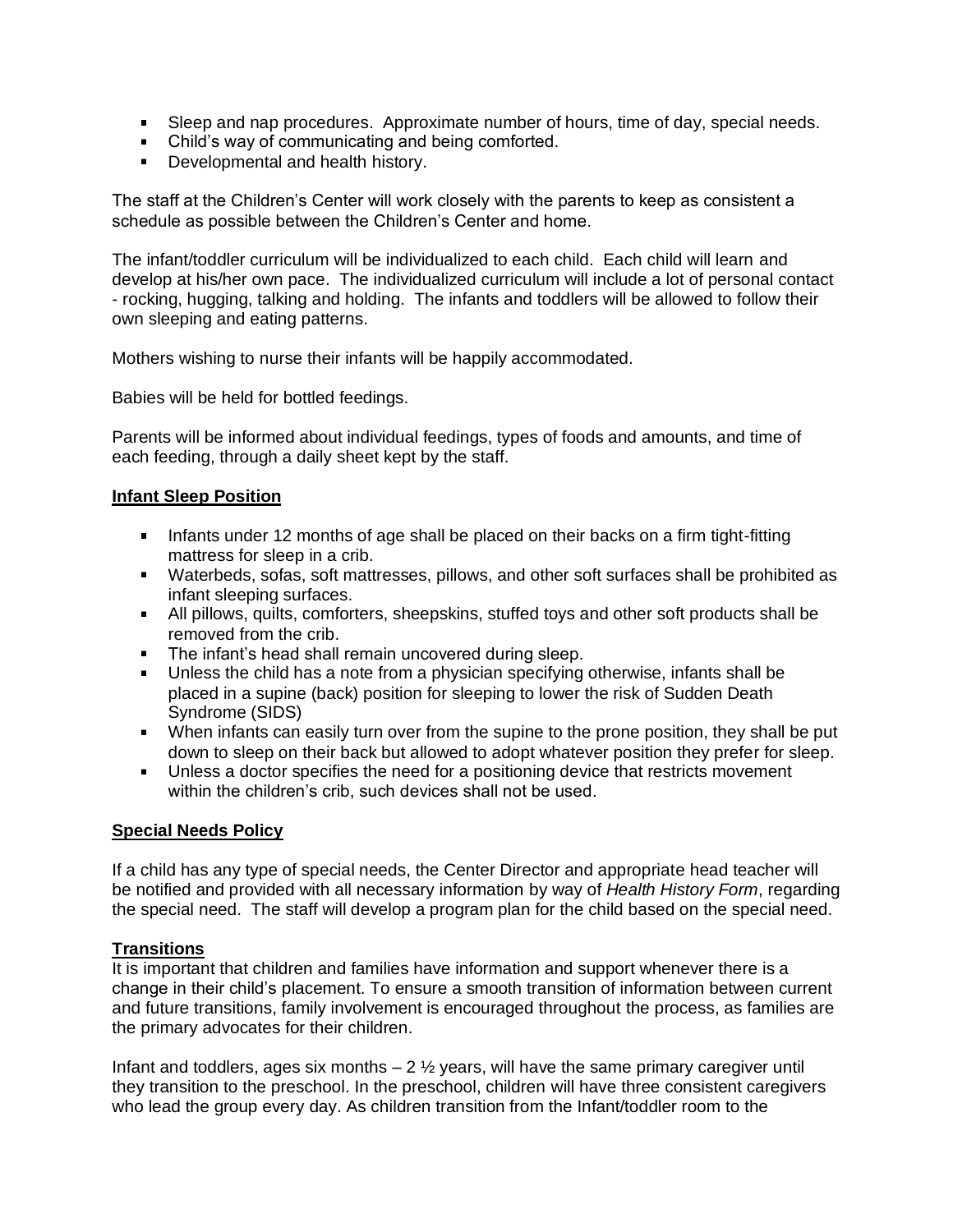preschool, over a period of two weeks, the child will visit a minimum of three half days participating in various daily activities such a meal time, play time, group time.

The University Children's Center will transfer any child's record to a new program at the family's request and with the family's written consent.

#### **Items to be Provided**

#### **Infants:**

Parents need to provide an adequate supply of diapers and wet wipes, and two complete changes of clothing. Parents can choose to bring either disposable and/or cloth diapers. If parents choose to bring cloth diapers, they must supply a designated bag for used diapers. Any creams, powders, or lotions required must also be provided. The Children's Center will provide cribs and crib sheets. All articles of clothing and bedding must be labeled with the child's name. Bibs will be provided by the Children's Center.

The Children's Center will provide infant formula with iron, baby food and baby cereal. If parents choose to bring their own formula or baby food, they will need to sign off on the infant formula notification letter. Each infant should also bring one large box of tissues and one roll of paper towel.

#### **Toddlers**:

Each child will be assigned a bin in the diapering area. Parents must provide the following: Complete change of clothing (shirt, pants, socks, and underwear); a sleeping bag. As these articles will be left at the Children's Center, they should be clearly labeled with the child's first and last names. Parents must provide disposable diapers (or cloth diapers, see above) and wet wipes. Bibs will be provided by the Children's Center.

Each toddler should also bring one box of facial tissue, 1 roll of paper towel and one box of washable markers. The items need not be marked with the child's name, as they will make up part of our supply inventory for the year.

#### **Preschoolers:**

Each child will be assigned a cubby and bin. Parents must provide the following: Complete change of clothing (shirt, pants, socks, and underwear); a sleeping bag. As these articles will be left at the Children's Center, they should be clearly labeled with the child's first and last names. If necessary, parents must provide disposable diapers and wet wipes.

Each preschooler should also bring one box of facial tissue, one roll paper towel, 1 medium size bottle of white glue, 1 box of watercolors, and 1 box of washable markers. The items need not be marked with the child's name, as they will make up part of our supply inventory for the year.

#### **Daily Schedule**

Preschool Daily Schedule 7:00-8:45 Free Play/Children's Choice 8:45-9:00 Music & Movement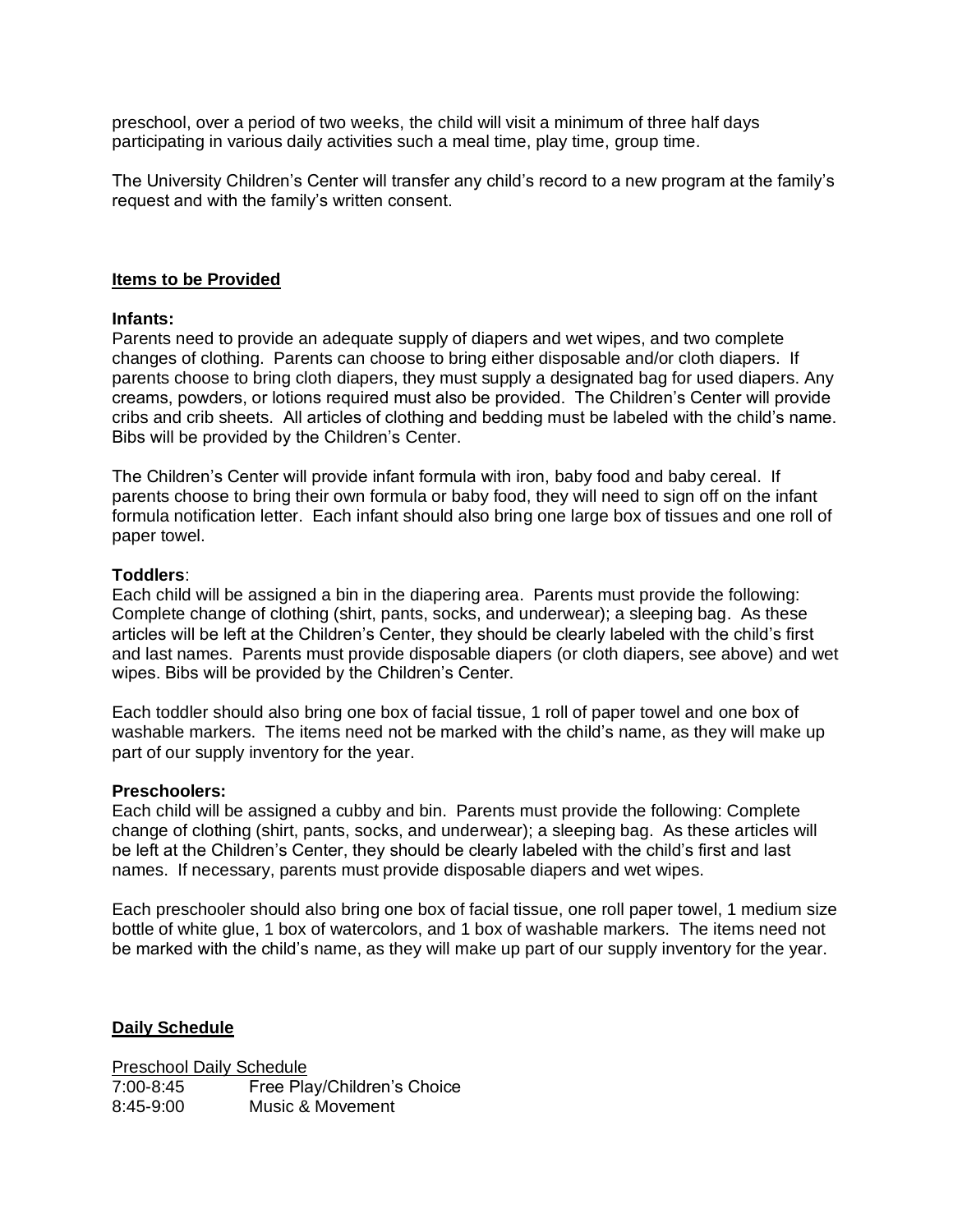| 9:00-9:30     | Wash hands/Breakfast                     |
|---------------|------------------------------------------|
| 9:30-10:00    | Small Groups/Theme                       |
| 10:00-11:00   | Free play                                |
| 11:00-12:00   | <b>Outdoor Play</b>                      |
| 12:00-12:30   | Wash hands/Lunch                         |
| 12:30-3:00    | Nap time / Quiet Activities/Outdoor Play |
| $3:00 - 3:30$ | Snack                                    |
|               |                                          |

- 3:30-3:45 Small Group Time/Storytime
- 3:45-5:30 Free Play/Children's Choice

Toddler Room Schedule

| 7:00-8:45     | Free Play                    |
|---------------|------------------------------|
| 8:30-8:45     | Diapering                    |
| 8:45-8:50     | Clean up time                |
| 8:50-9:00     | Group Time                   |
| 9:00-9:30     | Wash Hands/Breakfast         |
| 9:30-10:45    | Free Play (indoor/Outdoor)   |
| 10:30-10:45   | Diapering                    |
| 10:45-10:50   | Clean-up Time                |
| 10:50-11:00   | Group Time                   |
| 11:00-11:30   | Wash Hands/Lunch             |
| 11:30-2:00    | Naptime/Quite time           |
|               | Diapering as Children Awake  |
| $2:00 - 2:45$ | Free Play (Indoors/Outdoors) |
| $2:45 - 2:50$ | Clean up Time                |
| 2:50-3:00     | Group Time                   |
| 3:00-3:30     | Wash Hands/Snack             |
| $3:30-3:45$   | Diapering                    |
| $3:45 - 5:30$ | Free Play (Indoor/Outdoor)   |

## **Infant/Toddler Schedule**

The infant and toddler's daily schedule will be individualized to each child. The daily schedule will allow the infants and toddlers to follow their own sleeping and eating patterns.

## **Clothing**

We prefer children to wear comfortable shoes and washable clothing, that is suitable for active play, including active outdoor play in all seasons. Messy art projects and sand, dough, water play is an important part of our curriculum. Even though smocks are provided, accidents can and do occur. For your child to fully enjoy all activities at our Center, we ask that dress be comfortable and casual.

#### **Discharge**

Children's Center staff is committed to working with children and their families, so that each child's experience at the Center is positive and rewarding. If we have concerns about a child's needs, we will meet with parents to discuss our concerns and establish a plan to benefit the child, family and the Center.

Children may be discharged from the Children's Center for the following reasons: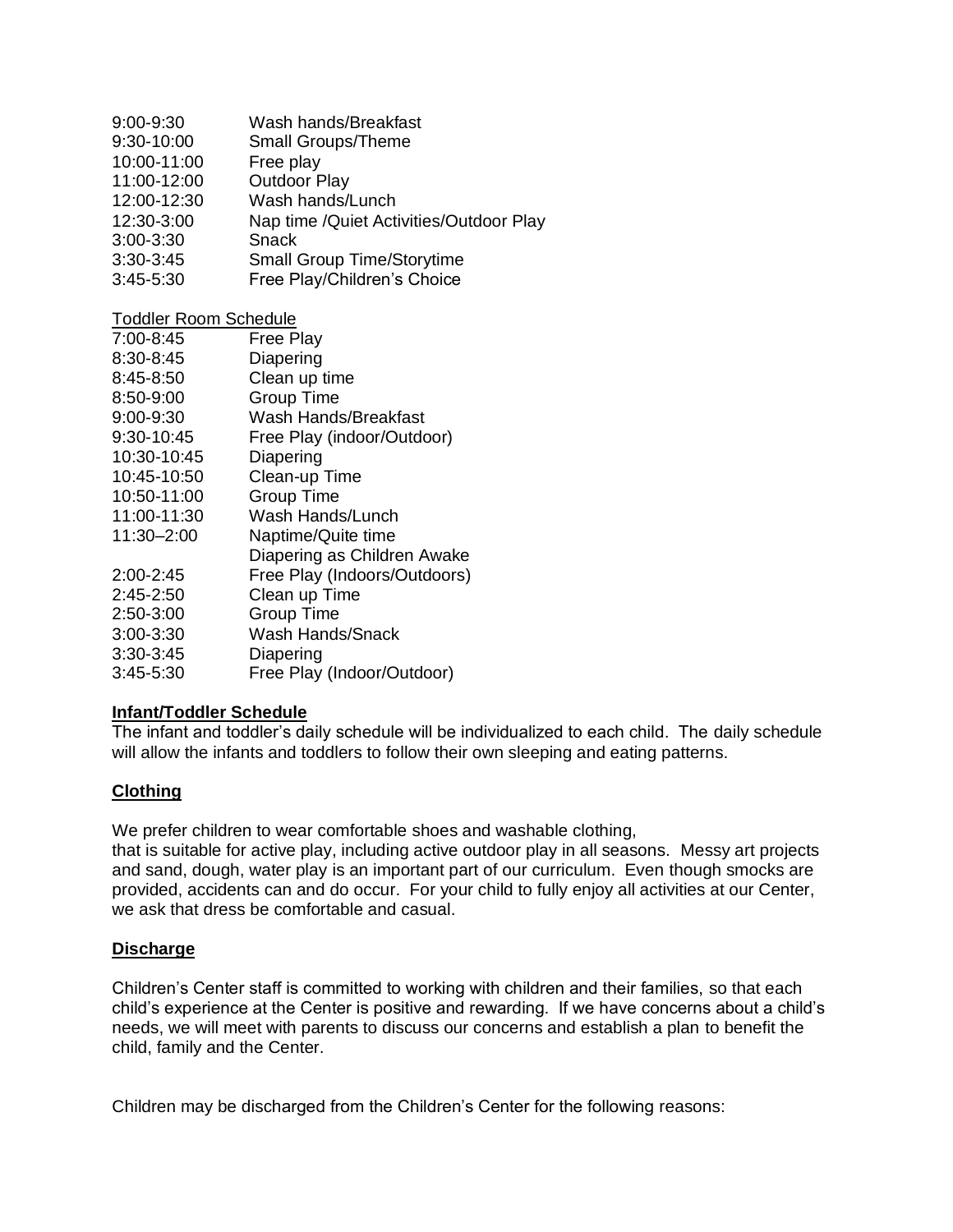- Parents and Children's Center staff mutually agree that mixed-age group care is not in the best interest of the child.
- The child is in danger of harming him/herself or others.
- The child is called for habitually after closing.
- **Inability of parents to deal in a professional manner with Center personnel, other parents** and children at the center.
- Non-payment for child care services and/or lack of adherence to tuition payment policies.
- **The child's continuous illness.**
- Parents do not agree or do not follow and comply with the policies set forth in this handbook.

At least two week's notice by parents of the Children's Center must be given in writing prior to the child's withdrawal. Fees will be charged through the last day of scheduled attendance.

## **Religious Training/Holidays**

Religious training is not a part of our program.

Throughout the year holidays represent signposts to both adults and children. Passing seasons, changes in growth and development, and cycles of weather are all part of our celebrations. We choose to celebrate the secular aspects of holidays and stress the concepts of caring and sharing. Similarly, we actively discourage stereotypes and consumerism as part of our celebrations. Special songs and decorations, parades, and projects are components of our celebrations. We welcome children's ability to initiate and share concepts of their holiday celebrations and encourage parents to share their ethnic holiday customs with us. Any concerns or questions regarding holiday celebrations can be directed to the director or a head teacher.

## **Tuition Policy and Fee Schedule**

## **Registration Fees**

Parents will pay a separate registration fee for fall, spring and summer sessions. Registration fees are non-refundable.

## **Late Fees**

A charge of \$20.00 per 15 minutes or fraction thereof will be made for any child remaining at the Children's Center past 5:30 p.m.

## **Absences**

Fees are to be paid for contracted hours whether the child is present. No credit will be given for absences unless the Children's Center is closed.

Parents must call/notify the Children's Center by 8:00am if their child will be absent during his/her regularly scheduled attendance during the day.

## **Subsidized Care**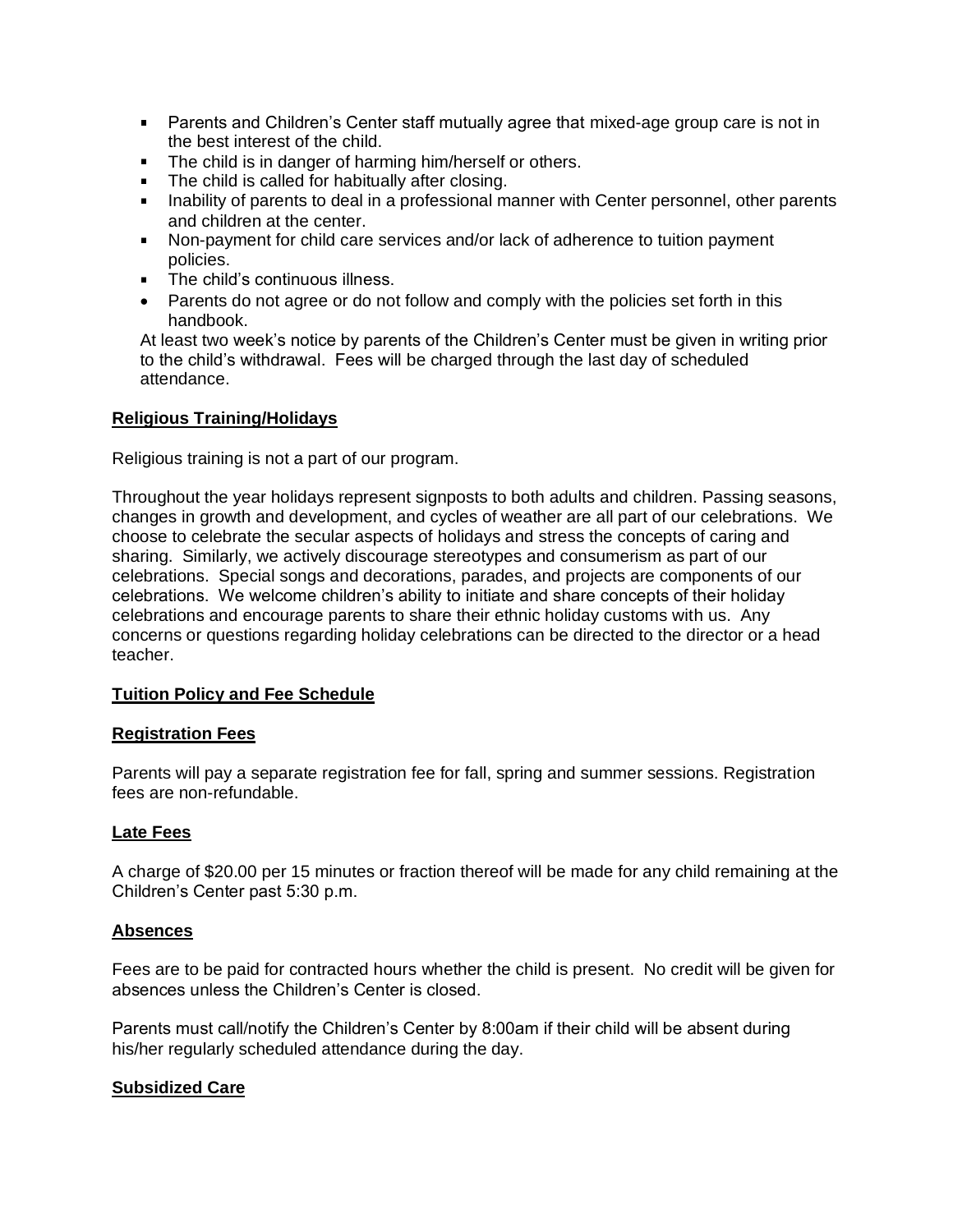Any family whose child care is subsidized or paid by W2, Jobs Plus or any other program must inform the Director prior to enrolling a child.

Fees are due weekly, at the start of each week and must be placed in the locked box next to the sign-in book.

See the current University Children's Center "Tuition Policy" for the schedule of fees. All fees are subject to change, upon two weeks' notice.

Parents will complete a contract for contracted hours.

The Children's Center must be notified in advance of scheduled arrival time if a child will be absent.

#### **Child Guidance**

Our guidance philosophy is intended to nurture as children work toward independence and responsibility and encouraging them to problem-solve and promote self-esteem and a respect for the right of others. The philosophy is implemented through:

- the modeling of behavior by staff
- **Fig. 2** redirection of children's behaviors
- the clear setting of reasonable developmentally appropriate limits
- **problem solving with the children**

A child, 3 years of age and older, may be removed from a situation for a calming down time for behaviors that are physically aggressive such as biting or any behavior that inflicts intentional physical pain on another child. The period the child has a calming down period will be 1 minute for every year of the child's age.

The following practice are prohibited at the Center, including, but not limited to:

- any form of physical punishment, including spanking, hitting, pinching, shaking, slapping, twisting or inflicting any other form of corporal punishment
- any form of emotional punishment, including embarrassment, derogatory or frightening remarks
- **withholding of food**
- verbal abuse, threats or derogatory remarks about a child or the child's family.
- No child will have indoor or outdoor physical activity play time taken away due to challenging behaviors.

#### **Fieldtrips**

As a part of our preschool program, children may have the opportunity to participate in fieldtrips. Children will be transported by way of a rented school bus.

Written consent from the parents is required for participation in fieldtrips (Child Enrollment form). Parents will be notified in advance of fieldtrips in the center's monthly newsletter.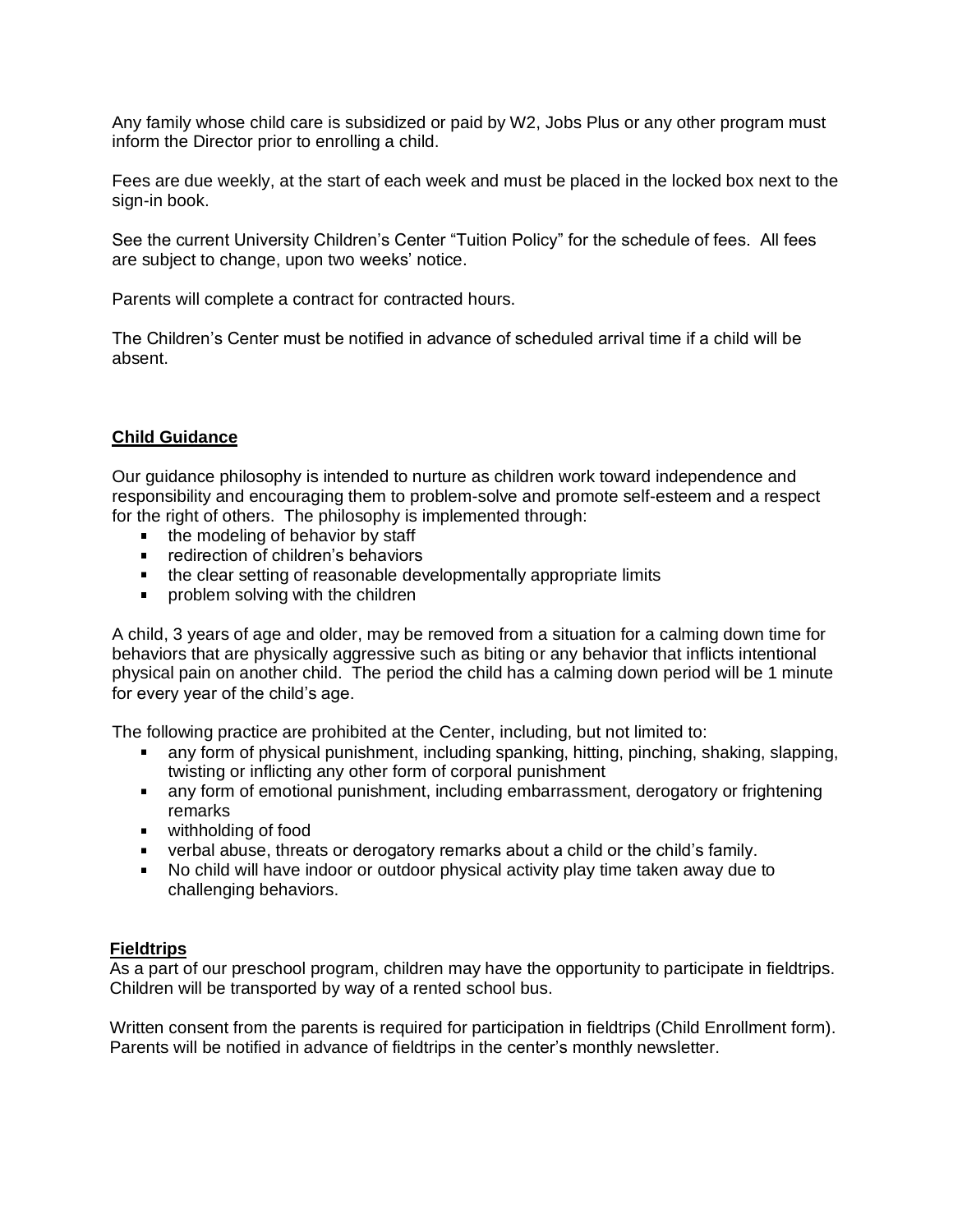If parents would like their preschooler to participate on the fieldtrip, they will need to sign-up on the fieldtrip sign-up sheet posted next to the sign in book. This sign-up will be posted at least one week before the trip.

For supervision of fieldtrips, children/adult staff rations will not exceed 5:1. Each adult will have a written list of children assigned to his/her group. A backpack will also be taken which includes: a master list of children on the trip, emergency cards, health history forms (when necessary), tissues, disposable gloves, diapers and spare clothes, as necessary.

A designated staff member will take a head count before the bus departs the Children's Center. Each staff member will be asked to count his/her group of children and account for them. Children's names will be called from the master list and children are to reply "here" when called. This procedure of counting children will be done by each adult for their group every five minutes while on the trip.

Upon loading the bus for return, a designated staff member will count/call off the children's names to ensure all children are on the bus. Staff members will account for his/her group of children.

After all children are off the bus, the bus driver and a designated staff member will walk through the bus to ensure no child has been left behind.

#### **Health and Illnesses**

The Children's Center has an ongoing interest in the health and well-being of all children enrolled in the program. Every effort will be made as outlined in the handbook to protect the health of all children served. Parents of the children enrolled have the primary responsibility for the health and well-being of their child (ren). If your child is ill, you need to have alternate plans so you will know what to do when an illness occurs.

Parents must obtain medical attention for a sick child and may not have the child return to the Children's Center until (s) he has recovered completely from any contagious illness. The Children's Center must be notified of any child who is ill. A child shall not be brought to the Children's Center if the following conditions are present:

- Fever of  $101^\circ$  and above.
- **Or Fever reduced by over-the-counter medication.**
- Congestion, runny nose, sneezing, and coughing to the point that the child is uncomfortable and would be better off in a quieter and less contact setting. Note that these symptoms are often the first signs of communicable diseases.
- **Any unidentifiable or contagious rash or sore.**
- **Stomach flu, vomiting, or diarrhea.**
- A discharge of thick yellow green mucus from the nose.
- Sore throat.
- **Suspicious signs which might indicate the beginning of an illness.**

In short, please do not bring a child to the Children's Center if (s) he is not feeling well. We cannot care for children who are ill. Teachers will use their own discretion when making the decision that an ill child be sent home. Please be aware that if you feel your child is too sick to go outside then your child is also too sick to be at school.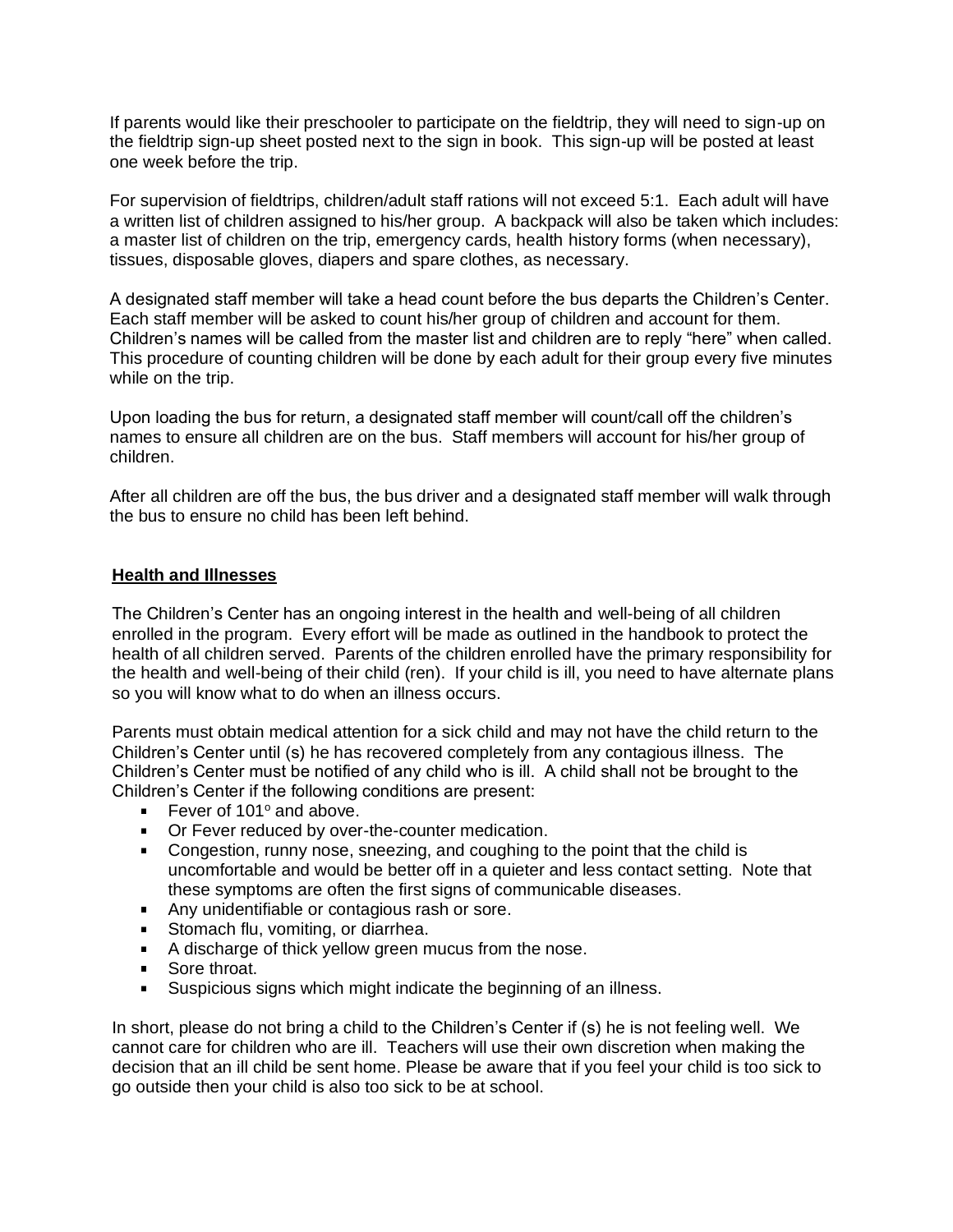Written permission from a physician is required for any child to return to the Children's Center who has had any of the following: bacteria-diarrhea infection, infectious hepatitis, infectious mononucleosis, strep or staph infections, or tuberculosis. When a child has a reportable contagious illness, parents must provide written permission by a licensed physician before returning to the center or have been excluded during required exclusion time.

If a child becomes ill or exhibits symptoms of an illness while at the Children's Center, a parent will be notified. All sick children need to be picked up immediately. An isolation area will be established for the child, with care provided as appropriate. A local health officer will be notified of any communicable diseases as required. It will be assumed that any child sent to the Center is healthy enough to participate in all activities, including outdoor play.

"Universal Infections Control" precautions will be implemented by staff to prevent the spread of numerous diseases. It is required the "Universal precautions of transmission of Human Immuno-Deficiency Virus, Hepatitis B Virus, and other blood borne Pathogens" be followed. It will be assumed that any child/staff may be infected with any of the above-mentioned ideas.

For the protection of all children and staff, we will provide a sanitary environment and establish routines for the handling of body fluids. The following routines are recommended by the Center for Disease Control:

- 1. Proper hand washing procedures before and after diapering/toileting children, after caring for ill children and before handling food:
	- **use liquid soap and running water**
	- $\mathbf{u} = \mathbf{u}$ rub hands together vigorously
	- wash all skin surfaces, including the backs of hands, wrists, between fingers and under nails
	- $\blacksquare$  rinse well
	- **dry hands with paper towel**
- 2. Proper handling of blood or blood contaminated body secretions: \*\*Note: Only head staff can handle blood
	- **Use latex gloves without having skin contact the outside of the gloves and dispose of** gloves in a plastic bag, tie bag and dispose of.
	- Clean up blood spills with soap and water then disinfect with a spray bottle of  $\mathbf{r}$ disinfectant solution. Seal bloodstained clothing in a plastic bag.
- 3. Maintain a clean and healthy environment:
	- daily washing of toys that are "mouthed" with disinfectant solution
	- sanitize all eating and food preparation surfaces throughout the day  $\blacksquare$
	- $\blacksquare$ regular hand washing throughout the day
- 4. Education

Guidelines for infection control and guidelines on HIV infection for groups will be a part of orientation and in-service for all staff.

#### **Accidents and Emergencies**

In the event of an accident, parents will be notified immediately. If a parent cannot be reached, the person(s) authorized by the parent will be contacted. Written permission must be provided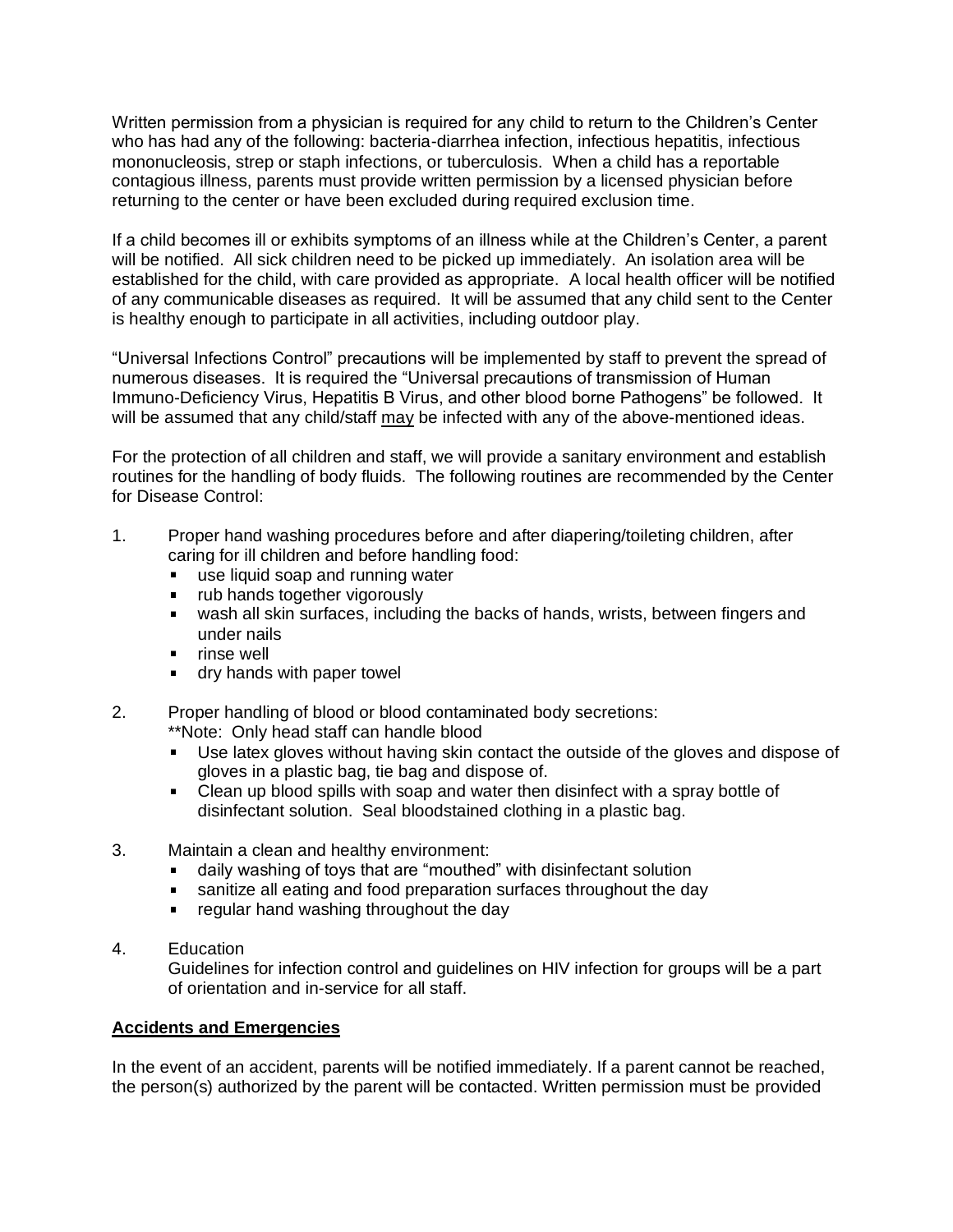by a parent for the staff of the Children's Center to contact the family's physician, or to obtain emergency care in cases of serious accidents or injury (see "Child Enrollment Form").

Minor accidents will be treated as appropriate. For example, superficial wounds will be cleaned with soap and water, and protected with a bandage. A first aid kit is always available. At least one staff member who has had first aid training will always be on the premise.

If an injury requires additional immediate attention, the staff will make efforts to contact the parent or designated person to advise her/him of the situation. If deemed necessary, appropriate arrangements will be made for transportation to a source for emergency care. The Children's Center will activate 911 for emergency, and St. Elizabeth Hospital (738-2000) for emergency medical care.

For each accident, no matter how minor, a report will be made and filed at the Children's Center with information pertinent to the accident. The record of accidents will be reviewed at least every 6 months to assure that all possible preventative measures are being taken. This review, and the record, will be documented in the Children's Center's medical log.

#### **Other Emergencies**

#### **Intruder**

If the Center has an intruder, the director will assign a head teacher to call 911, the director will engage the intruder while the staff ensure the safety of the children by bringing them to a secure location, and if possible, to leave the building and go to the University. Staff will help the children to remain calm until the situation is resolved. After the situation is over, the center staff will contact all parents.

If the unknown or perceived threat is from outside the building, the Director or designee will lock the entrance doors, call 911 (0-911) and initiate a "lock down" if instructed to do so from the police.

#### **Power Failure**

If the Center loses power controlling the heat and water, the children will be taken, by foot, over to the University Student Union. Parents will be notified of the situation and children will remain in the University Student Union until their parents arrive.

#### **National Emergency:**

In the case of a national emergency, the children will be taken to the basement of the University, which has been identified as a shelter by the Division of Emergency Government.

#### **Missing Child:**

If a child is found to be missing from the Center, the following steps will be taken:

- 1. The teacher will check the sign-in book to see if the parent has picked up the child.
- 2. The teacher will check all bathrooms, closets, and storage areas for the child.
- 3. The teacher will check the outdoor play areas for the child.
- 4. If the child cannot be located on the premises, the teacher will contact the center director and the parent.
- 5. All non-essential staff will assist in the location effort.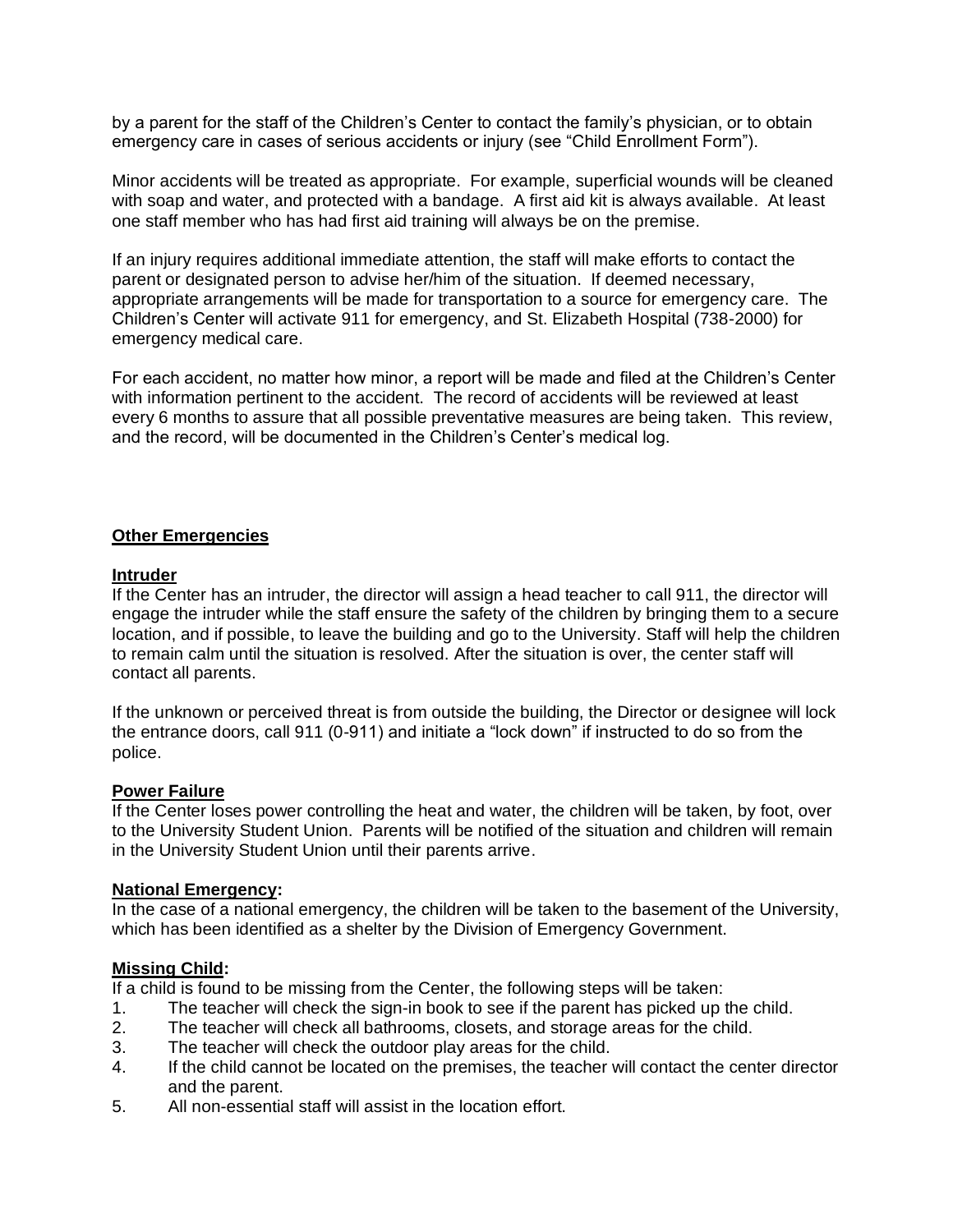### **Inside Building Temperature**

The inside temperature will not be less than 67 degrees F.

### **Medications**

Written permission from a parent must be provided to the Children's Center when a child is taking any medication (prescript or non-prescript) which must be administered at the Children's Center.

Prescription and non-prescription medications must be supplied in the original container with the child's name and administration instructions clearly stated on the container. All medications will be stored out of reach of children.

A written report including time, date, type of medication, and the name of the person administering the medication will be documented in the medical log.

If the medication does not state the dosage, but rather "consult physician" in order to administer this medication, we will need written directions from your child's doctor to do so, as well as physicians' signature. If directions state dosage for child's weight only, we cannot administer without doctors written and signed permission.

#### **Summer Sun Screen/Bug Repellent Lotion**

Parents who would like their children to have sunscreen/bug repellent applied will be asked to bring the brand of their choice in its original container, labeled with their child's name. A permission form will need to be filled out by the parent indicating brand and ingredient strength of sunscreen and/or repellant.

#### **Child Abuse and Neglect**

The staff of the Children's Center are required to report children who appear to be neglected, or emotionally, physically, or sexually abused, to the County Child Protective Services or the police. Suspicions of abuse or neglect will be documented and placed in a confidential record.

Annual training will be provided to all staff to acquaint each with the physical and behavioral indicators of abuse or neglect, reporting laws, and methods of documentation.

#### **Liability**

The parent/guardian does hereby agree to hold harmless Outagamie County, Winnebago County, the Board of Regents of the UW System, their officers, employees and agents, from any and all liability, loss, damages, costs, or expenses which are sustained or incurred arising out of the actions of the parent/guardian.

#### **Screen Time**

Infants and toddlers have zero screen time. Preschoolers are provided less than 30 minutes of screen time, per week, if any at all.

## **Naps**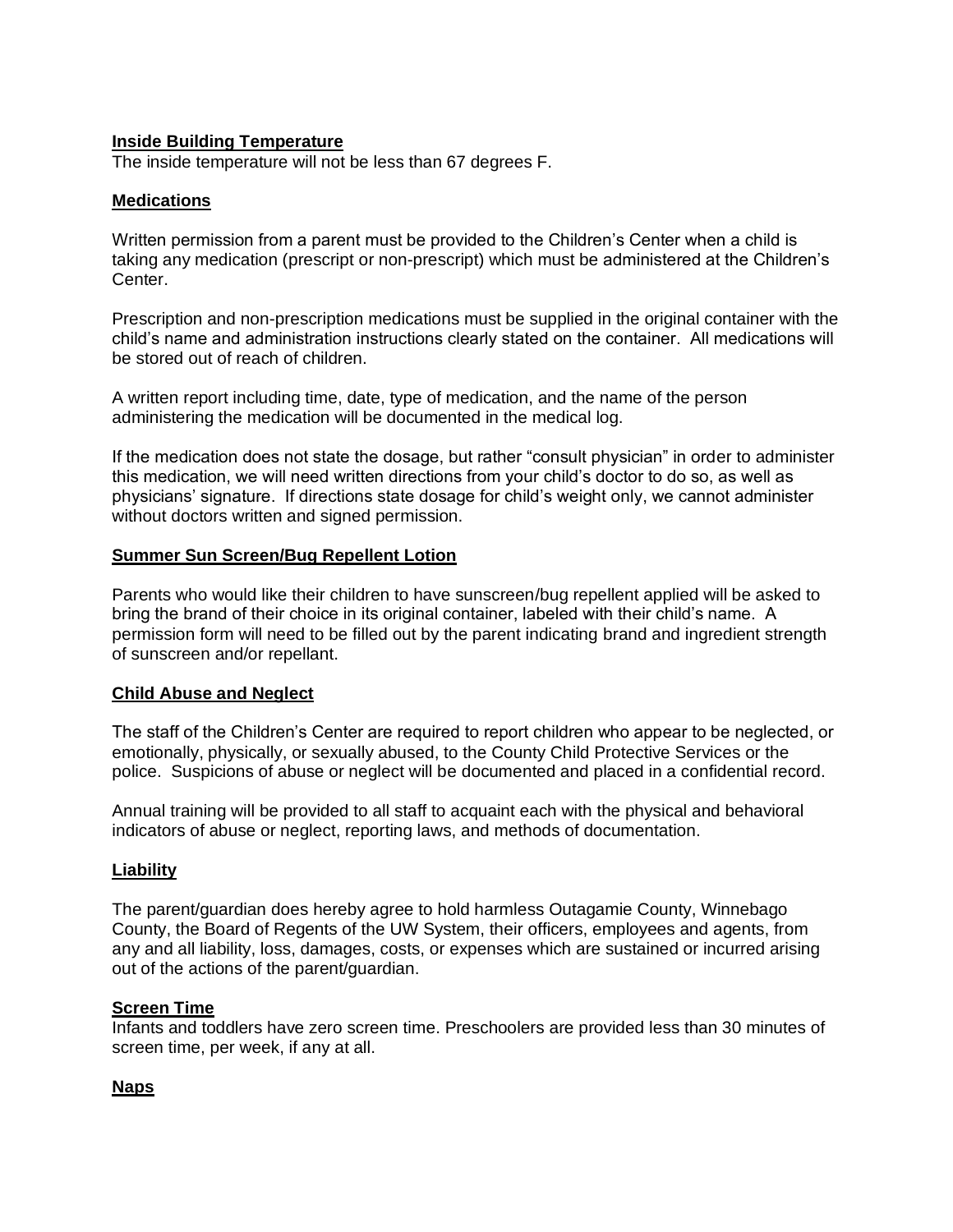As specified in the State Regulations, each child under 5 years of age that is in a program for longer than 4 hours will be given the opportunity to nap.

A child who does not sleep after 30 minutes and a child who awakens shall have quiet time using equipment or activities which will not disturb other children.

#### **Pets**

Parents will be notified in writing when there are pets on the premises. Pets shall be kept and handled in a manner which protects the well-being of both children and pets. Pets are not allowed in the food prep area.

#### **Grievance Procedure**

Any complaint about the program or staff should be taken to the director and/or parent Advisory Committee. A parent should first schedule a meeting with the director and/or Parent Advisory Committee. Following the meeting, the director will inform the parent of the outcome.

If the parent is not satisfied that the grievance has been heard equitably, (s) he may pursue the matter with the UW Oshkosh Fox Cities Campus Regional Associate Dean of Administration and Finance.

## **Toys from Home**

We provide a wide varied of toys for the children to use at the Center. The toys for the children are age-appropriate, safe and durable. We choose them to promote construction, creativity, social interaction, imagination, and manipulation. We teach children that these toys belong to everyone at the Center and that sharing and caring for them is everyone's responsibility. When a toy comes from home this structure of sharing and caring is broken and is replaced by ownership and possessiveness. Often toys from home have small parts and/or can be easily broken. Books and a stuffed animal for naptime are more than welcome at school, but all other toys should remain at home except on designated sharing days.

## **Food and Nutrition**

.

The Children's Center is a participant in the Child and Adult Care Food Program (CACFP), a federal program of the Food and Nutrition Service, U.S. Department Agriculture (USDA). The CACFP gives financial assistance to child care institutions providing licensed child care. In Wisconsin, the CACFP is administered by the Department of Public Instruction.

The Children's Center provides well balanced and nutritional breakfasts, lunches and snacks. Special care is made to recognize and incorporate the cultural diversity of the community being served. The Children's Center will provide infant formula with iron, baby food and baby cereal. If parents choose to bring their own formula or baby food, they will sign off on the infant formula notification letter.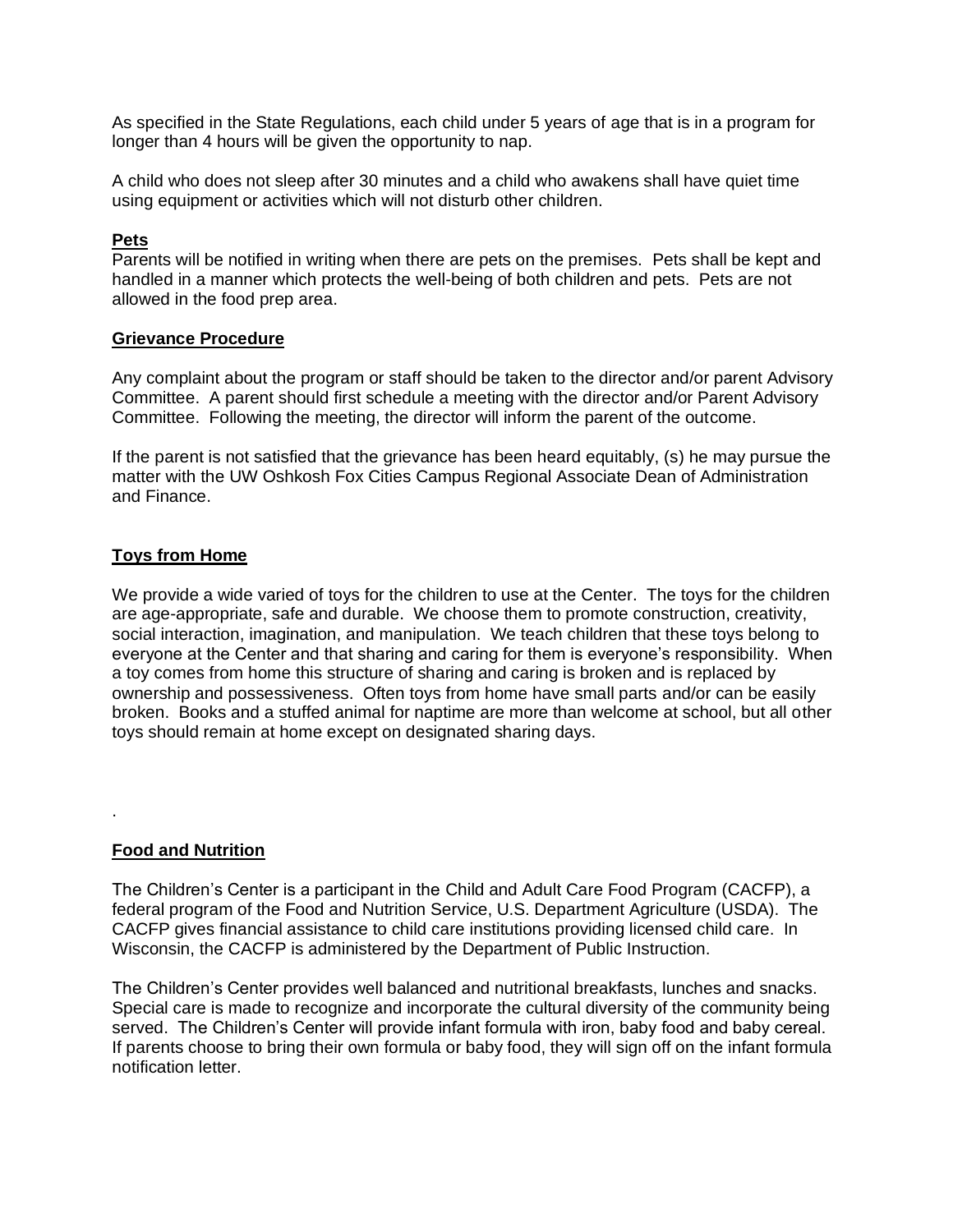If a family chooses to bring meals, snacks or beverages from home, the program will supplement the meals, snacks and beverages if they do not meet the guidelines established by the Child and Adult Care food program (CACFP).

#### **Schedule of Meals**

Children will be provided breakfast at 9:00am. Snacks are served approximately 3:00pm.

Lunches are served at approximately 11:00am for toddlers, 12:00pm for preschoolers.

#### **Birthday Treats and Special Treats**

Families are invited to bring in special treats for their child's birthday. The treats need to be store bought and in its original container including the ingredients. **We can not accept any homemade treats.** You can also consider non-food items for birthdays, last day at UCC or last day for the school year.

#### **Special Diets/Food Allergies**

A special diet, based on a medical condition, excluding food allergies, but including nutrient concentrates and supplements, may be served only upon written instructions of a child's physician and upon request of the parent.

A special diet based on a food allergy may be served upon the request of the parent.

Food allergies and special diets will be posted in the kitchen and in each classroom.

#### **Style of Meal Service**

Meals will be served family style. Teachers will sit with the children creating a family style atmosphere. Teachers never use children's preferred foods to encourage them to eat new or less-preferred foods. During meal and snack times, teachers always praise and give hands-on help to guide toddlers as they learn to feed themselves. When children request seconds, teachers always ask them if they are still hungry before having the children take seconds.

Teachers and staff eat and drink the same foods and beverages as children during meal and snack times. Teachers enthusiastically role model eating healthy foods served at meal and snack times.

#### **Menu Planning**

The director and cook will be responsible for menu planning, in accordance with USDA and licensing guideline, in order to meet the nutritional needs and tastes of young children.

Menus are planned on a five-week rotating cycle. Menus include cultural and ethical diversity.

Menus will be posted in the parent information area.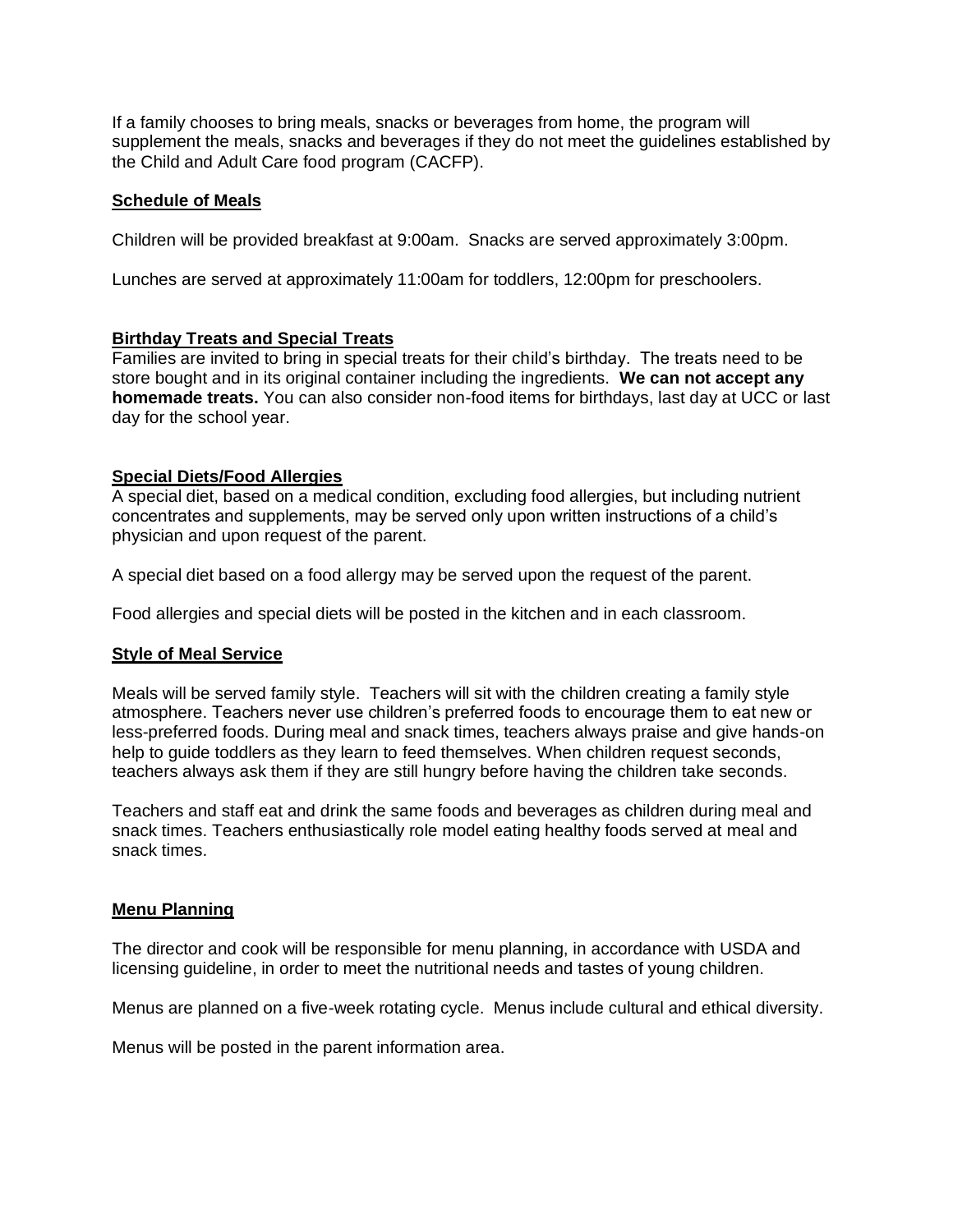Fruit (not including juice) is offered 2 times per day. Vegetables are offered 2 times per day, dark green, orange, red or deep yellow vegetables (not including corn). Lean or low-fat meats or meat alternatives are offered every time meats or meat alternatives are served.

#### **Special Dietary Needs**

Special dietary needs are posted in the kitchen and in each classroom. Such information will include food allergies, dietary and other religious guidelines.

Meals will consist of the following:

**Breakfast** (9:00am): Grains OR Meat/Meat alternate (no more than 3 times per week), Fruit or Vegetable, Milk (Children under 2 years of age served whole milk, children over 2 years of age served skim milk)

**Lunch** - toddler (11:00am) and preschoolers (12:00pm): Meat/Meat alternate, Vegetable, Fruit, Grains, Milk. (Children under 2 years of age served whole milk, children over 2 years of age served skim milk)

**Snack** (3:00pm): Two of the following: Meat/meat alternate, Vegetable, Fruit, Grains, Milk (Children under 2 years of age served whole milk, children over 2 years of age served skim milk

#### **Nutrition Education**

Teachers will incorporate planned nutrition education into their routines at least 1 time per week. Teachers will talk informally about healthy eating each time they see an opportunity.

Teachers and staff receive professional development on child nutrition 2 times a year. The topics will include: a variety of topics about healthy foods and beverages for children and ways to help children build healthy eating habits.

Families are offered education on child nutrition. The topics will include: a variety of topics about healthy foods and beverages for children and ways to help children build healthy eating habits.